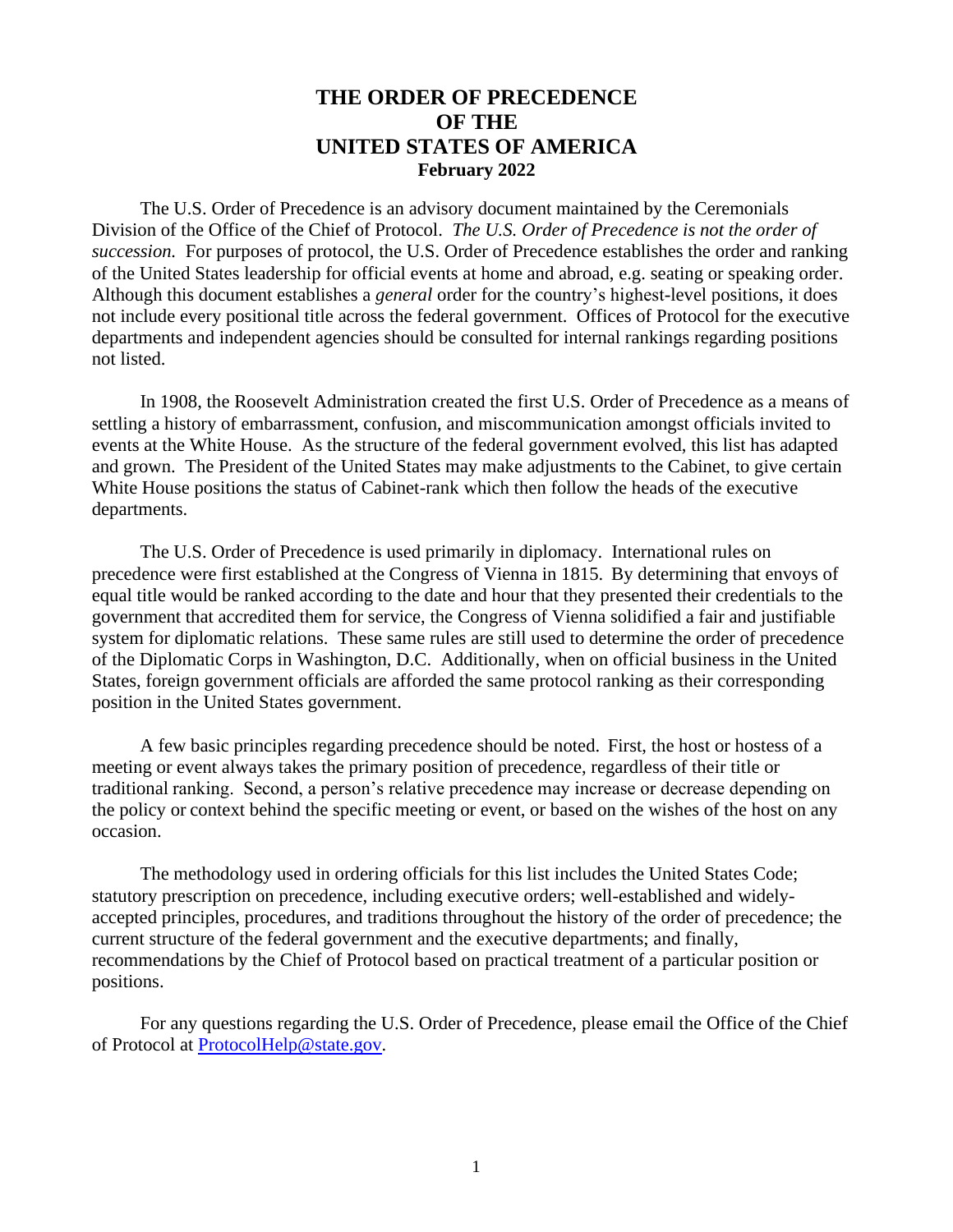## **UNITED STATES ORDER OF PRECEDENCE February 2022**

| 1                | President of the United States <sup>1</sup>                                                                                                                                                                   |
|------------------|---------------------------------------------------------------------------------------------------------------------------------------------------------------------------------------------------------------|
|                  |                                                                                                                                                                                                               |
| $\overline{2}$   | Vice President of the United States <sup>1</sup>                                                                                                                                                              |
| 3                | Governor of a State <sup>1</sup> – when in own state                                                                                                                                                          |
|                  |                                                                                                                                                                                                               |
| $\overline{4}$   | Speaker of the House of Representatives                                                                                                                                                                       |
|                  |                                                                                                                                                                                                               |
| 5                | Chief Justice of the United States                                                                                                                                                                            |
|                  |                                                                                                                                                                                                               |
| 6a               | Former Presidents of the United States or their widows/widowers (by seniority of assuming office)                                                                                                             |
| $\mathbf b$      | Former Vice Presidents of the United States or their widows/widowers (by seniority of assuming<br>office)                                                                                                     |
|                  |                                                                                                                                                                                                               |
| 7 a              | American Ambassadors Extraordinary and Plenipotentiary to foreign governments - when at post<br>See also 29a in the order of precedence.                                                                      |
| $\mathbf b$      | American Ambassadors, Permanent Representatives or Representatives to international organizations<br>who hold Chief of Mission authority <sup>2</sup> – when at post See also 29c in the order of precedence. |
| $\mathbf{c}$     | American Chargé d'Affaires ad interim - when at post                                                                                                                                                          |
|                  |                                                                                                                                                                                                               |
| 8                | Secretary of State                                                                                                                                                                                            |
|                  |                                                                                                                                                                                                               |
| 9 a              | President, United Nations General Assembly – when in session                                                                                                                                                  |
| $\mathbf b$      | Secretary General of the United Nations - when at the United Nations                                                                                                                                          |
| $\mathbf c$      | President, United Nations General Assembly - when not in session                                                                                                                                              |
| 10               | Ambassadors Extraordinary and Plenipotentiary of foreign diplomatic missions <sup>3</sup> to the United States<br>(in order of presentation of credentials to the President of the United States)             |
|                  |                                                                                                                                                                                                               |
| 11 a             | Associate Justices of the Supreme Court (ranked by date of appointment)                                                                                                                                       |
| $\mathbf b$      | Retired Chief Justices of the United States (ranked by date of appointment)                                                                                                                                   |
| $\mathbf{C}$     | Retired Associate Justices of the Supreme Court, unless they resigned (ranked by date of appointment)                                                                                                         |
| 12               | The Cabinet (other than the Secretary of State), ranked according to date of establishment of the<br>Department <sup>4</sup> , and as added by the President( $*$ ) <sup>5</sup> , as follows:                |
| a                | Secretary of the Treasury                                                                                                                                                                                     |
| $\mathbf b$      | Secretary of Defense                                                                                                                                                                                          |
| $\mathbf{C}$     | <b>Attorney General</b>                                                                                                                                                                                       |
| d                | Secretary of the Interior                                                                                                                                                                                     |
| e                | Secretary of Agriculture                                                                                                                                                                                      |
| f                | Secretary of Commerce                                                                                                                                                                                         |
| g                | Secretary of Labor                                                                                                                                                                                            |
| $\boldsymbol{h}$ | Secretary of Health and Human Services                                                                                                                                                                        |
| $\mathbf{i}$     | Secretary of Housing and Urban Development                                                                                                                                                                    |
|                  | Secretary of Transportation                                                                                                                                                                                   |
| $\bf k$          | Secretary of Energy                                                                                                                                                                                           |
| 1                | Secretary of Education                                                                                                                                                                                        |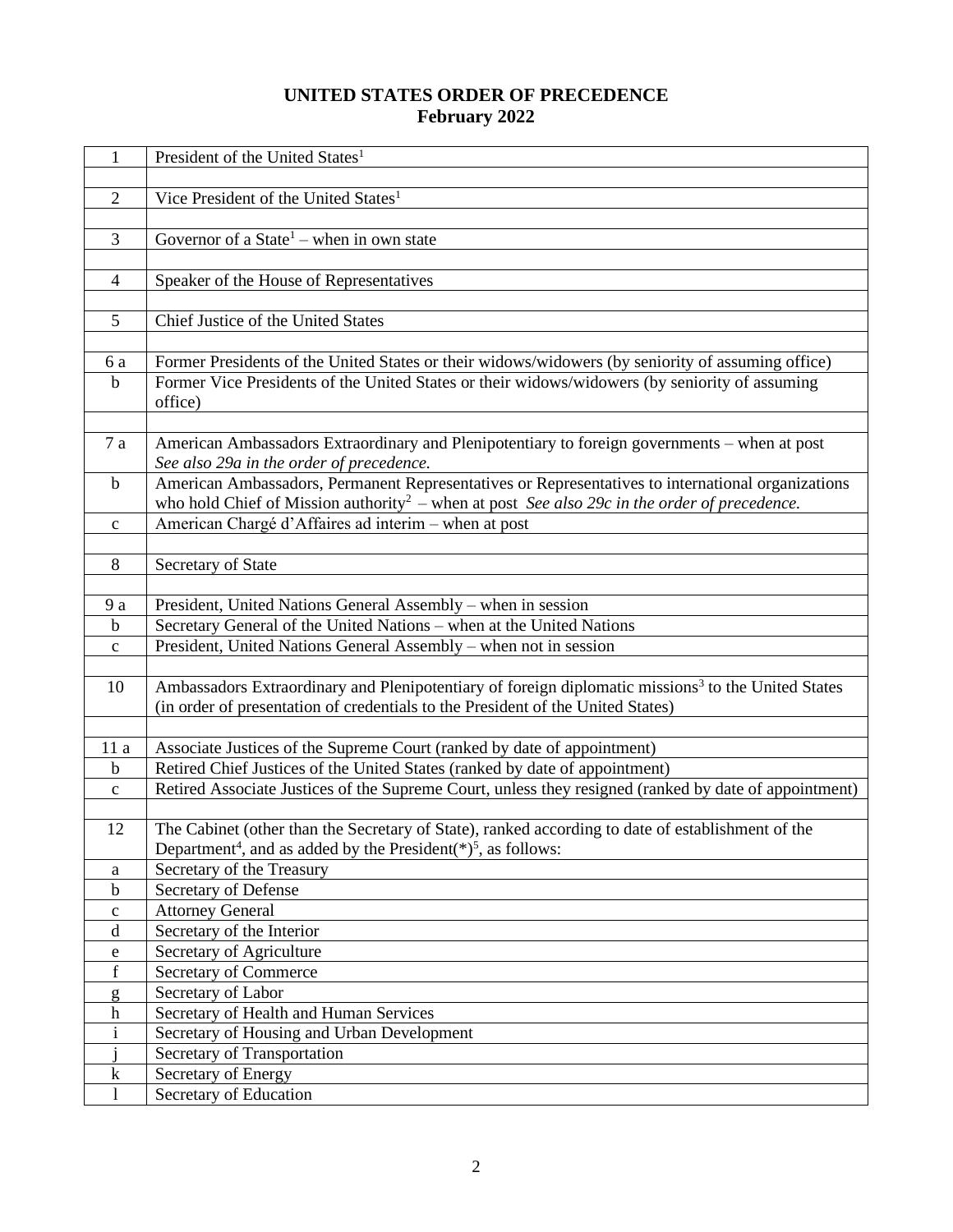| m              | Secretary of Veterans Affairs                                                                                 |  |  |  |  |  |  |  |
|----------------|---------------------------------------------------------------------------------------------------------------|--|--|--|--|--|--|--|
| n              | Secretary of Homeland Security                                                                                |  |  |  |  |  |  |  |
| $\mathbf{o}$   | Chief of Staff to the President*                                                                              |  |  |  |  |  |  |  |
| p              | Administrator, Environmental Protection Agency* (EPA)                                                         |  |  |  |  |  |  |  |
| $\mathbf q$    | Director, Office of Management and Budget* (OMB)                                                              |  |  |  |  |  |  |  |
| r              | Director of National Intelligence* (DNI)                                                                      |  |  |  |  |  |  |  |
| ${\bf S}$      | United States Trade Representative* (USTR)                                                                    |  |  |  |  |  |  |  |
| t              | United States Permanent Representative to the United Nations*                                                 |  |  |  |  |  |  |  |
| u              | Chair, Council of Economic Advisors*                                                                          |  |  |  |  |  |  |  |
| V              | Administrator, Small Business Administration* (SBA)                                                           |  |  |  |  |  |  |  |
| W              | Presidential Science Advisor and Director of Science and Technology Policy*                                   |  |  |  |  |  |  |  |
|                |                                                                                                               |  |  |  |  |  |  |  |
| 13a            | President pro tempore of the U.S. Senate                                                                      |  |  |  |  |  |  |  |
| $\mathbf b$    | Senate Majority Leader                                                                                        |  |  |  |  |  |  |  |
| $\mathbf c$    | Senate Minority Leader                                                                                        |  |  |  |  |  |  |  |
| d              | Senate Majority Whip                                                                                          |  |  |  |  |  |  |  |
| e              | Senate Minority Whip                                                                                          |  |  |  |  |  |  |  |
| $\overline{f}$ | Senators (by length of service; if the same, by the state's date of admission into the Union or               |  |  |  |  |  |  |  |
|                | alphabetically by state)                                                                                      |  |  |  |  |  |  |  |
|                |                                                                                                               |  |  |  |  |  |  |  |
| 14             | Governors of States <sup>1</sup> – when outside their own states (Relative precedence among governors, all of |  |  |  |  |  |  |  |
|                | whom are outside their own state, is determined by each state's date of admission into the Union or           |  |  |  |  |  |  |  |
|                | alphabetically by state)                                                                                      |  |  |  |  |  |  |  |
|                | See Appendix B.                                                                                               |  |  |  |  |  |  |  |
|                |                                                                                                               |  |  |  |  |  |  |  |
| 15a            | House Majority Leader                                                                                         |  |  |  |  |  |  |  |
| b              | House Minority Leader                                                                                         |  |  |  |  |  |  |  |
| $\mathbf{C}$   | House Majority Whip                                                                                           |  |  |  |  |  |  |  |
| d              | House Minority Whip                                                                                           |  |  |  |  |  |  |  |
| ${\bf e}$      | Members of the House of Representatives (by length of service; if the same, by the state's date of            |  |  |  |  |  |  |  |
|                | admission into the Union or alphabetically by state)                                                          |  |  |  |  |  |  |  |
|                |                                                                                                               |  |  |  |  |  |  |  |
| 16 a           | Delegates or Resident Commissioners to the House of Representatives (non-voting members) from                 |  |  |  |  |  |  |  |
|                | Territory of American Samoa, District of Columbia, Territory of Guam, Commonwealth of Puerto                  |  |  |  |  |  |  |  |
|                | Rico, and United States Virgin Islands (by length of service) See Appendix C.                                 |  |  |  |  |  |  |  |
| $\mathbf b$    | Governors of Commonwealth of Puerto Rico, Territory of Guam, Territory of American Samoa,                     |  |  |  |  |  |  |  |
|                | United States Virgin Islands, and the Commonwealth of the Northern Mariana Islands (ordered by                |  |  |  |  |  |  |  |
|                | territory's date of entering U.S. jurisdiction or alphabetically by territory) See Appendix C.                |  |  |  |  |  |  |  |
|                |                                                                                                               |  |  |  |  |  |  |  |
| 17 a           | Assistant to the President for National Security Affairs (also known as the "National Security                |  |  |  |  |  |  |  |
|                | Advisor")                                                                                                     |  |  |  |  |  |  |  |
| $\mathbf b$    | Assistant to the President and Counselor to the President                                                     |  |  |  |  |  |  |  |
| $\mathbf c$    | Assistants to the President and Deputy Chiefs of Staff (ranked by date of appointment, then                   |  |  |  |  |  |  |  |
|                | alphabetically)                                                                                               |  |  |  |  |  |  |  |
| d              | Assistant to the President and Chief of Staff to the Spouse of the President                                  |  |  |  |  |  |  |  |
| e              | Assistant to the President and Chief of Staff to the Vice President                                           |  |  |  |  |  |  |  |
| $\mathbf f$    | Assistants to the President or Special Presidential Envoys who previously held Cabinet rank (ranked           |  |  |  |  |  |  |  |
|                | by date of appointment, then alphabetically)                                                                  |  |  |  |  |  |  |  |
| g              | Senior Advisors to the President or Counselors to the President (ranked by date of appointment, then          |  |  |  |  |  |  |  |
|                | alphabetically)                                                                                               |  |  |  |  |  |  |  |
| $\mathbf h$    | Chair, Council on Environmental Quality                                                                       |  |  |  |  |  |  |  |
|                |                                                                                                               |  |  |  |  |  |  |  |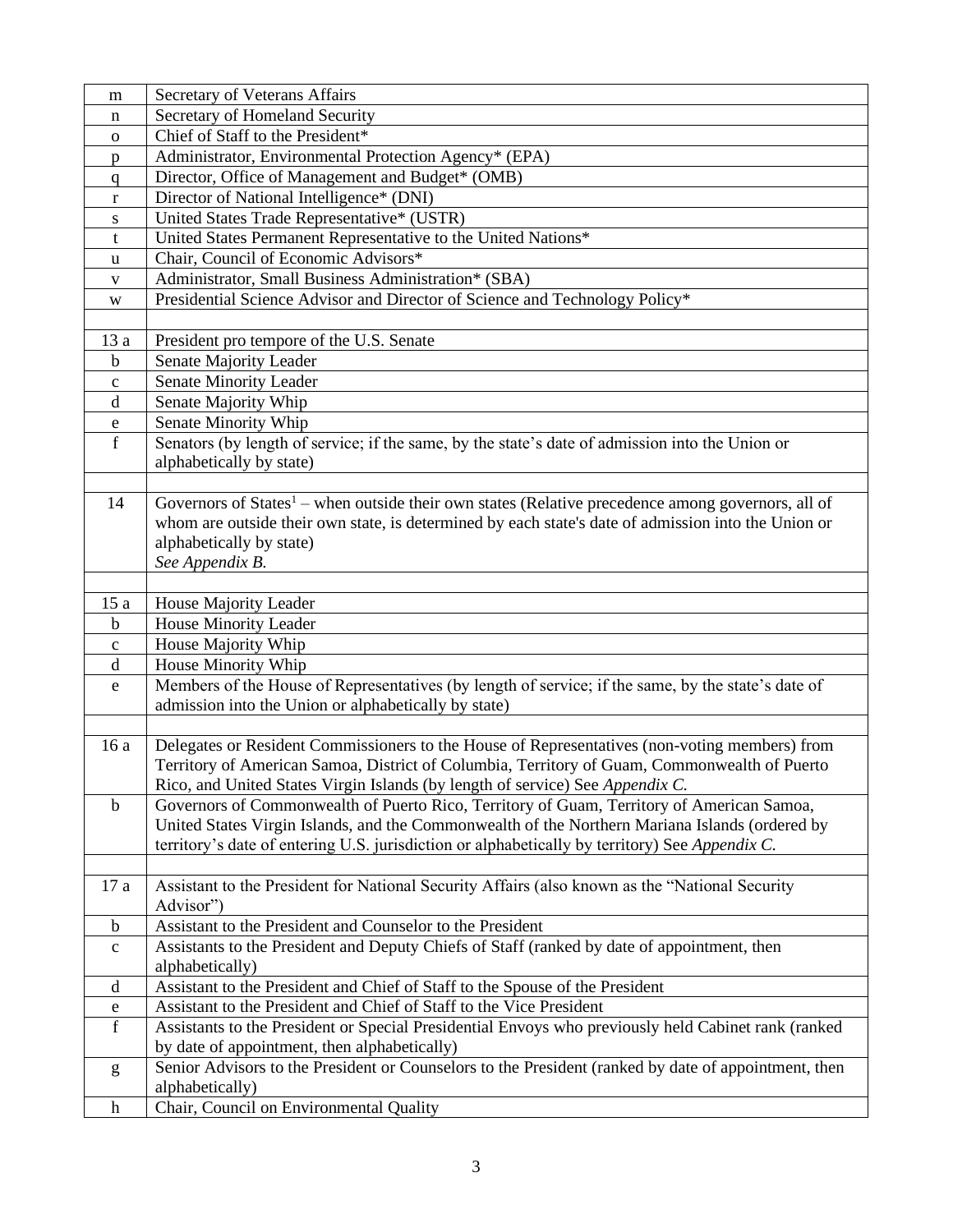| $\mathbf{i}$ | Director, Office of National Drug Control Policy (ONDCP)                                                |
|--------------|---------------------------------------------------------------------------------------------------------|
| j            | Chief of Protocol – when at the White House or accompanying the President                               |
|              | See also 29b in the order of precedence.                                                                |
|              |                                                                                                         |
| 18 a         | American Ambassadors, Permanent Representatives or Representatives to international organizations       |
|              | who do not hold Chief of Mission authority <sup>6</sup> – when at post                                  |
|              | See also 29d in the order of precedence.                                                                |
| $\mathbf b$  | Chargé d'Affaires ad interim assigned to foreign diplomatic missions to the United States (in order of  |
|              | date of assumption of this position)                                                                    |
|              |                                                                                                         |
| 19 a         | Former Secretaries of State (by seniority of assuming office)                                           |
| $\mathbf b$  | Former Cabinet Members (by seniority of assuming office)                                                |
| $\mathbf c$  | Former Senators (by leadership position, then length of service; if the same, by state's admission into |
|              | the Union or alphabetically by state) See Appendix B.                                                   |
| $\mathbf d$  | Former Governors of States - when in own state (ranked by seniority of assuming office)                 |
| e            | Former Governors of States - when outside their own states (relative precedence among governors, all    |
|              | of whom are outside their own states, is determined by each state's date of admission into the Union or |
|              | alphabetically by state)                                                                                |
| $\mathbf f$  | See Appendix B.                                                                                         |
|              | Former Members of the House of Representatives (by leadership position, then length of service; if the  |
|              | same, by state's admission into the Union or alphabetically by state) See Appendix B.                   |
| 20a          | Deputies to Members of the Cabinet, ranked according to date of establishment of the Department, and    |
|              | as added by the President( $*)^7$ , as follows: Deputy Secretary of State                               |
| $\mathbf b$  | Deputy Secretary of the Treasury                                                                        |
| $\mathbf c$  | Deputy Secretary of Defense                                                                             |
| d            | Deputy Attorney General                                                                                 |
| e            | Deputy Secretary of the Interior                                                                        |
| $\mathbf f$  | Deputy Secretary of Agriculture                                                                         |
| g            | Deputy Secretary of Commerce                                                                            |
| h            | Deputy Secretary of Labor                                                                               |
| $\mathbf i$  | Deputy Secretary of Health and Human Services                                                           |
|              | Deputy Secretary of Housing and Urban Development                                                       |
| k            | Deputy Secretary of Transportation                                                                      |
| $\mathbf{l}$ | Deputy Secretary of Energy                                                                              |
| m            | Deputy Secretary of Education                                                                           |
| n            | Deputy Secretary of Veterans Affairs                                                                    |
| $\mathbf{O}$ | Deputy Secretary of Homeland Security                                                                   |
| p            | Deputy Administrator, Environmental Protection Agency* (EPA)                                            |
| q            | Deputy Director, Office of Management and Budget* (OMB)                                                 |
| r            | Principal Deputy Director of National Intelligence (DNI)*                                               |
| ${\bf S}$    | Deputy United States Trade Representative* (USTR)                                                       |
| t            | Deputy Permanent Representative of the United States to the United Nations (USUN)*                      |
| u            | Deputy Administrator, Small Business Administration*(SBA)                                               |
|              |                                                                                                         |
| 21a          | Secretary of the Army                                                                                   |
| $\mathbf b$  | Secretary of the Navy                                                                                   |
| $\mathbf c$  | Secretary of the Air Force                                                                              |
| $\mathbf d$  | Chairman, Joint Chiefs of Staff                                                                         |
|              |                                                                                                         |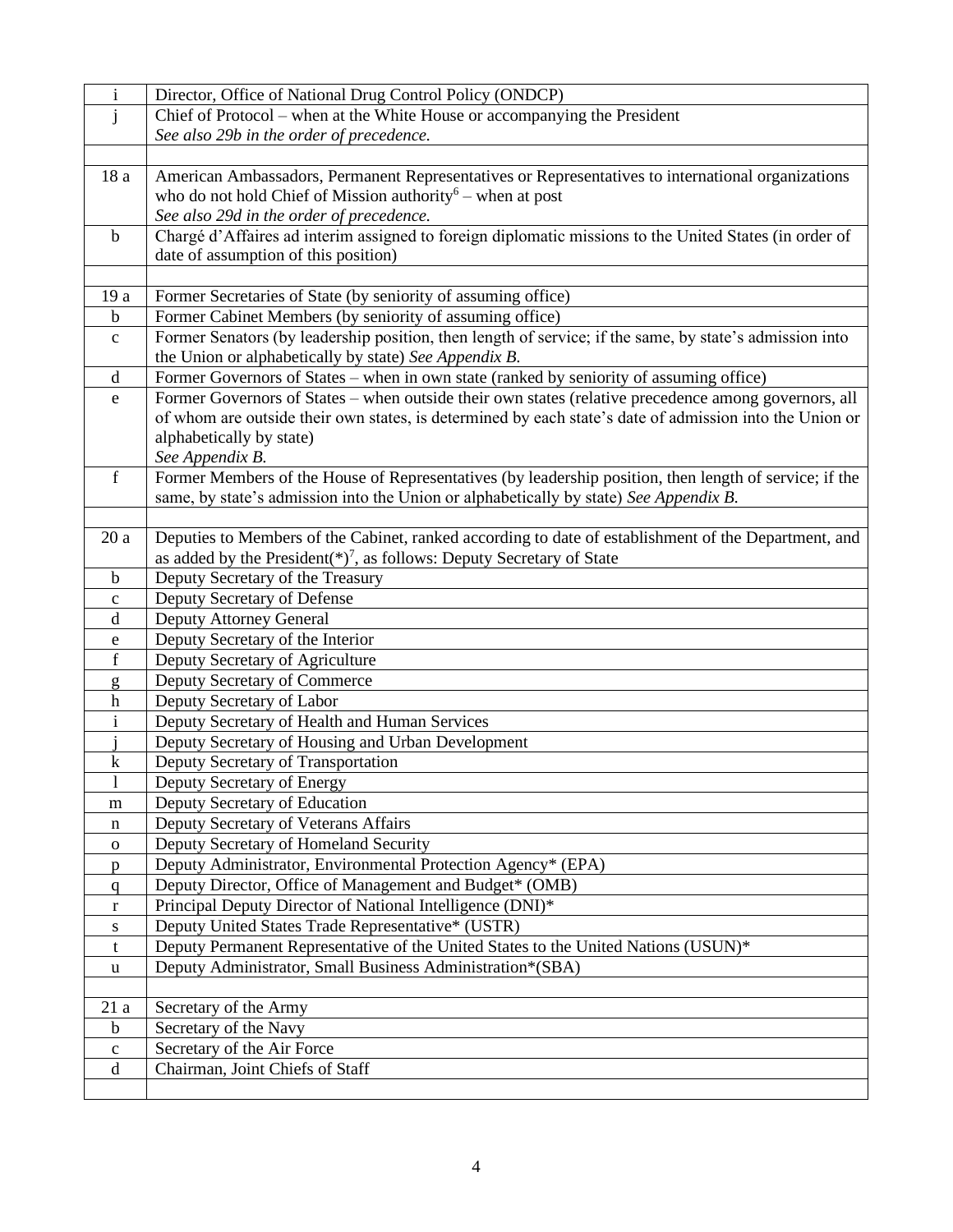| 22a          | Chairman of the Board of Governors of the Federal Reserve and Commissioner of Social Security of       |
|--------------|--------------------------------------------------------------------------------------------------------|
|              | the Social Security Administration (SSA)                                                               |
| $\mathbf b$  | Heads of Federal Independent Agencies who are at Level II of the Executive Schedule (ranked by         |
|              | agency's creation date; if the same, by length of service). <sup>8</sup>                               |
|              | See Appendix A.                                                                                        |
|              |                                                                                                        |
|              | These agencies include, but are not limited to, the following: Central Intelligence Agency (CIA),      |
|              | National Science Foundation (NSF), National Aeronautics and Space Administration (NASA), U.S.          |
|              | Agency for International Development (USAID), Nuclear Regulatory Commission (NRC), Office of           |
|              | Personnel Management (OPM), Millennium Challenge Corporation (MCC), U.S. International                 |
|              | Development Finance Corporation (DFC) [Formerly Overseas Private Investment Corporation                |
|              | $(OPIC)]^9$                                                                                            |
| $\mathbf c$  | Vice Chairman and Governors of the Federal Reserve System (by length of service)                       |
| d            | Deputy Commissioner, Social Security Administration (SSA)                                              |
| e            | Deputy Director, Central Intelligence Agency (CIA)                                                     |
| $\mathbf f$  | Deputy Director, Office of National Drug Control Policy (ONDCP)                                        |
| g            | Director of the National Counterterrorism Center (NCTC)                                                |
| h            | Deputy Heads of Federal Independent Agencies whom are at Level II of the Executive Schedule            |
|              | (ranked by agency's creation date, when the same, by length of service). See Appendix A.               |
|              |                                                                                                        |
| 23a          | Under Secretaries of State and Counselor of the Department of State (as ranked by State Department)    |
| $\mathbf b$  | Under Secretaries of Executive Departments, Treasurer of the United States, Associate Attorneys        |
|              | General and Solicitor General (according to date of establishment of the Department; if more than one  |
|              | from a Department, then as ranked within the Department)                                               |
| $\mathbf c$  | Heads of Federal Departmental Agencies that report to the head of an Executive Department (ranked      |
|              | by date of establishment of the Department; if more than one from a Department, then as ranked         |
|              | within the Department)                                                                                 |
|              |                                                                                                        |
|              | These agencies include, but not limited to: Director of Foreign Assistance at the Department of State; |
|              | Federal Bureau of Investigation (FBI), Secret Service (USSS), Federal Aviation Administration          |
|              | (FAA), and Customs & Border Protection (CBP)                                                           |
|              |                                                                                                        |
| 24 a         | Retired Chairman, Joint Chiefs of Staff <sup>10</sup>                                                  |
| b            | Vice Chairman, Joint Chiefs of Staff                                                                   |
| $\mathbf{C}$ | Chief of Staff, Army; Commandant of the Marine Corps; Chief of Naval Operations; and Chief of          |
|              | Staff, Air Force, Chief of Space Operations (order is established by date of appointment)              |
| d            | Chief, National Guard Bureau                                                                           |
| e            | Commandant of the Coast Guard                                                                          |
| $\mathbf f$  | Combatant Commanders (order is established by date of assumption of command) <sup>11</sup>             |
|              |                                                                                                        |
| 25a          | Heads of Federal Independent Agencies who are at Level III of the Executive Schedule (ranked by        |
|              | agency's creation date; when the same, by length of service) See Appendix A.                           |
|              |                                                                                                        |
|              | These agencies include, but are not limited to, the following: U.S. International Trade Commission     |
|              | (USITC), Export-Import Bank of the United States, Federal Communications Commission (FCC),             |
|              | General Services Administration (GSA), Peace Corps (PC), U.S. Trade and Development Agency             |
|              | (USTDA), National Foundation on the Arts and Humanities (NFAH), National Archives and Records          |
|              | Administration (NARA), Merit Systems Protection Board (MSPB)                                           |
| $\mathbf b$  | Deputy Heads of Federal Independent Agencies who are at Level III of the Executive Schedule            |
|              | (ranked by agency's creation date, when the same, by length of service). See Appendix A.               |
| $\mathbf c$  | <b>Postmaster General</b>                                                                              |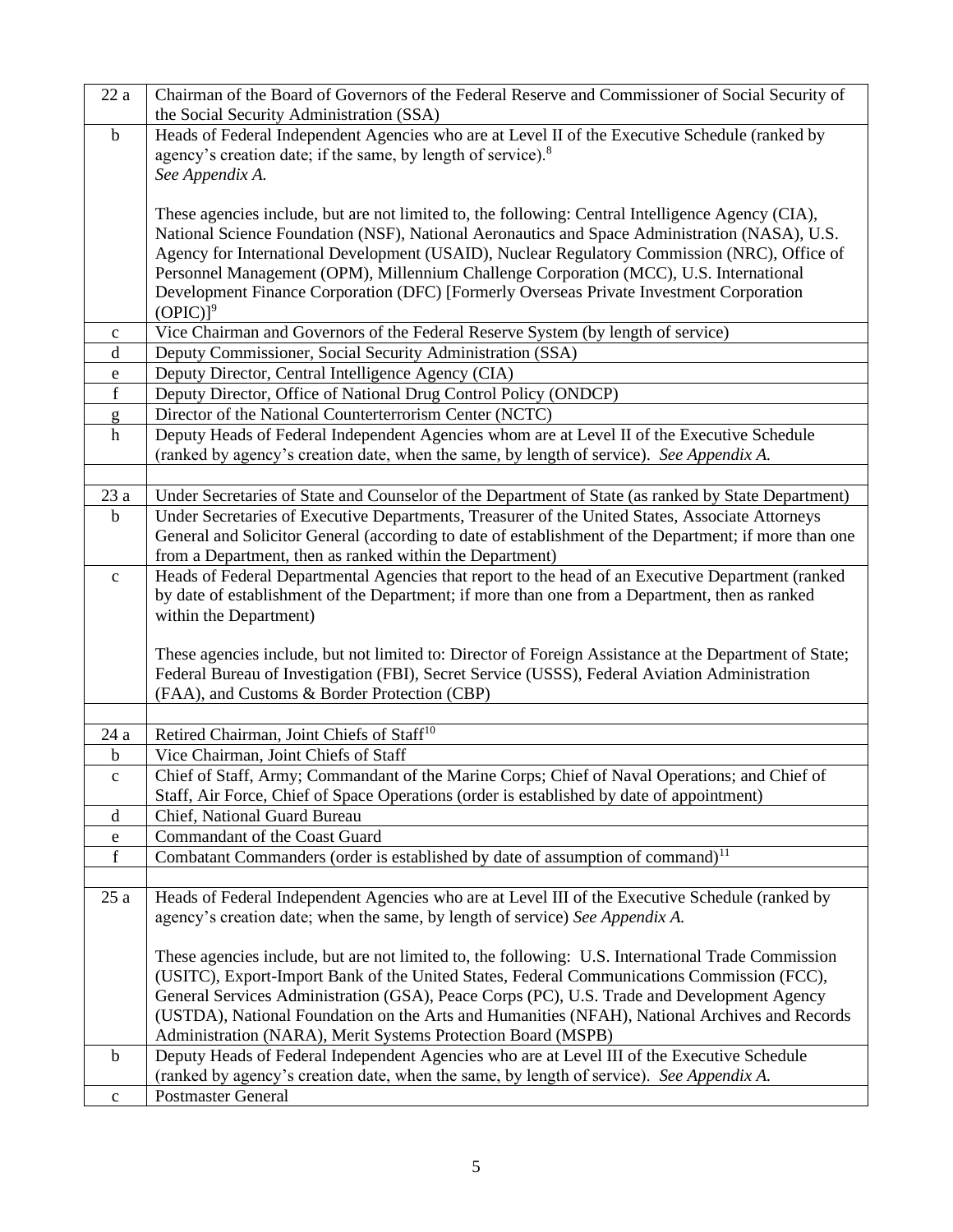| 26               | Lieutenant Governors - when in own State                                                                                                                                                |
|------------------|-----------------------------------------------------------------------------------------------------------------------------------------------------------------------------------------|
|                  |                                                                                                                                                                                         |
| 27               | Mayors <sup>1</sup> of cities in U.S. States and the District of Columbia and in U.S. Territories – when in own                                                                         |
|                  | city                                                                                                                                                                                    |
|                  |                                                                                                                                                                                         |
| 28a              | Heads of International Organizations (ranked by their date of establishment) – when not at post                                                                                         |
|                  |                                                                                                                                                                                         |
|                  | These organizations are including, but not limited to, the following: Inter-American Development                                                                                        |
|                  | Bank (IDB), International Monetary Fund (IMF), North Atlantic Treaty Organization (NATO), Pan-                                                                                          |
|                  | American Health Organization (PAHO), Organization of American States (OAS), World Bank,                                                                                                 |
| $\mathbf b$      | United Nations (UN)<br>Ambassadors or Permanent Representatives of foreign governments accredited to international                                                                      |
|                  | organizations headquartered in the United States                                                                                                                                        |
|                  |                                                                                                                                                                                         |
| 29a              | American Ambassadors Extraordinary and Plenipotentiary to foreign governments - on official                                                                                             |
|                  | business in the United States or another country (ranked by the oath of office) See also 7a in the order                                                                                |
|                  | of precedence.                                                                                                                                                                          |
| $\mathbf b$      | Chief of Protocol - when at the Department of State or at events outside the White House                                                                                                |
|                  | See also 17k in the order of precedence.                                                                                                                                                |
| $\mathbf c$      | American Ambassadors, Permanent Representatives or Representatives to international organizations                                                                                       |
|                  | who hold Chief of Mission authority <sup>2</sup> – on official business in the United States or when representing                                                                       |
|                  | the United States at a meeting of their international organization away from post (ranked by the oath                                                                                   |
|                  | of office)                                                                                                                                                                              |
|                  | See also 7b in the order of precedence.                                                                                                                                                 |
| d                | American Ambassadors, Permanent Representatives or Representatives to international organizations                                                                                       |
|                  | who do not hold Chief of Mission authority <sup>6</sup> -on official business in the United States or when                                                                              |
|                  | representing the United States at a meeting of their international organization away from post (ranked                                                                                  |
|                  | by the oath of office) See 18a in the order of precedence.                                                                                                                              |
| e                | Career Ambassadors <sup>13</sup>                                                                                                                                                        |
| f                | Deputy Assistant to the President and National Security Council Chief of Staff and Executive                                                                                            |
|                  | Secretary                                                                                                                                                                               |
| g                | Deputy Assistant to the President and Chief of Staff to the Spouse of the Vice President                                                                                                |
| $\boldsymbol{h}$ | Deputy Assistants to the President (ranked by date of appointment, then alphabetically)                                                                                                 |
| $\mathbf{i}$     | Executive Secretary of the National Space Council                                                                                                                                       |
| 30 a             |                                                                                                                                                                                         |
| $\mathbf b$      | Chief Judges and Circuit Judges of the United States Courts of Appeals (by length of service)<br>Chief Judges and District Judges, United States District Courts (by length of service) |
| $\mathbf{C}$     | Chief Judges and Judges of the United States Court of Military Appeals                                                                                                                  |
| $\mathbf d$      | Chief Judges and Judges of the United States Court of Appeals for Veterans Claims                                                                                                       |
| ${\bf e}$        | Chief Judge and Associate Judges, United States Tax Court                                                                                                                               |
|                  |                                                                                                                                                                                         |
| 31               | American Chargé d'Affaires ad interim - on official business in the United States or when                                                                                               |
|                  | representing the United States                                                                                                                                                          |
|                  |                                                                                                                                                                                         |
| 32               | Under Secretaries of the Department of the Army, Navy, and Air Force (by date of appointment)                                                                                           |
|                  |                                                                                                                                                                                         |
| 33 a             | Assistant Secretaries (according to date of establishment of the Department, if more than one from a                                                                                    |
|                  | Department, then as ranked within the Department)                                                                                                                                       |
| $\mathbf b$      | Chiefs of Staff to the Head of an Executive Department (according to date of establishment of the                                                                                       |
|                  | Department, if more than one from a Department, then as ranked within the Department)                                                                                                   |
|                  |                                                                                                                                                                                         |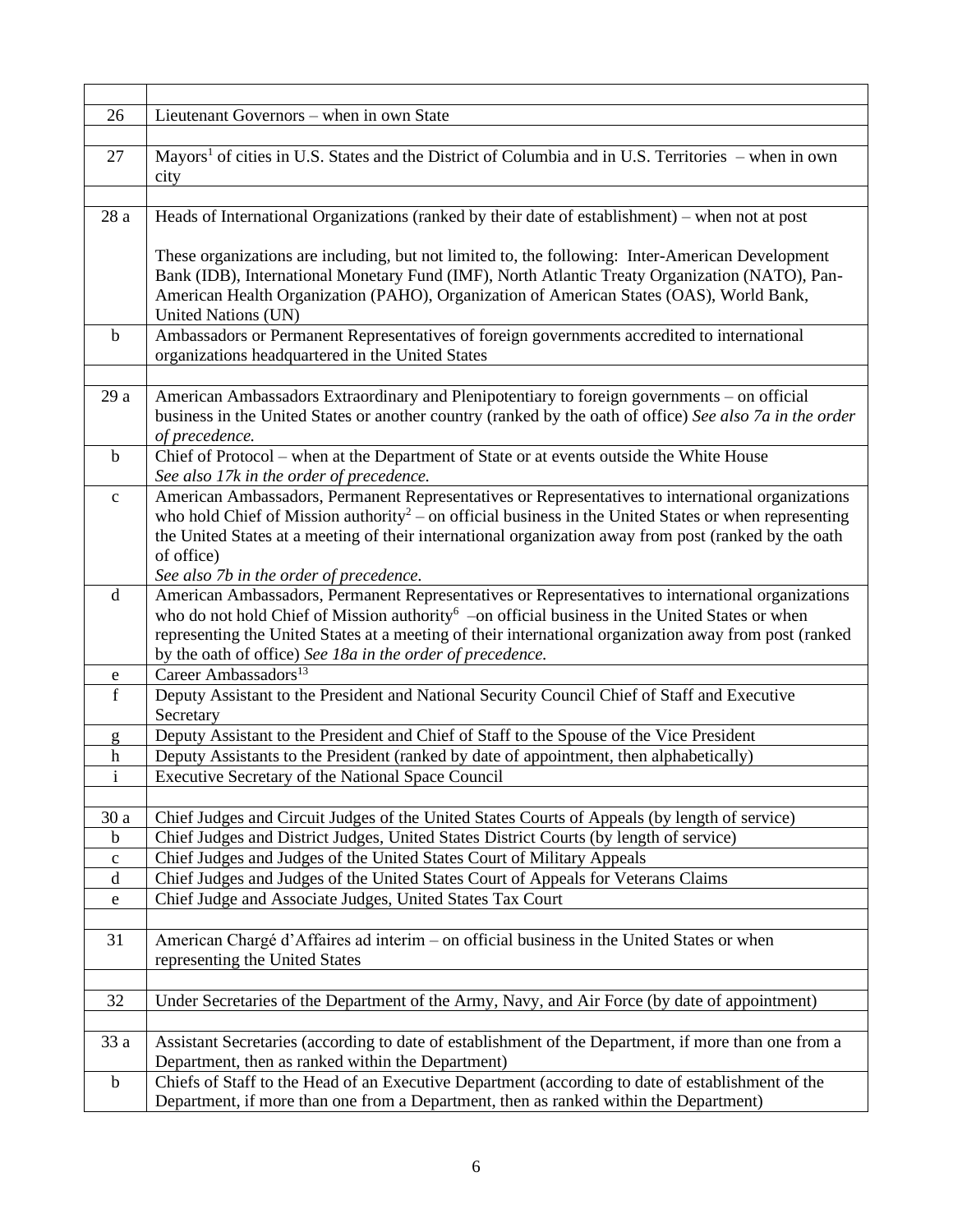| $\mathbf{C}$ | Ambassadors at Large (according to date of establishment of the Department, if more than one from a<br>Department, then as ranked within the Department) |
|--------------|----------------------------------------------------------------------------------------------------------------------------------------------------------|
| d            | Special Envoys/Representatives (according to date of establishment of the Department, if more than                                                       |
|              | one from a Department, then as ranked within the Department)                                                                                             |
| e            | Assistant Attorneys General (according to date of establishment of the Department, if more than one                                                      |
|              | from a Department, then as ranked within the Department)                                                                                                 |
| $\mathbf f$  | White House Social Secretary (unless previously listed above as a White House Commissioned                                                               |
|              | Officer) $14$                                                                                                                                            |
| g            | Senior Directors of the National Security Council (ranked by date of appointment, then                                                                   |
|              | alphabetically) $14$                                                                                                                                     |
| $\mathbf h$  | Legal Advisers of Executive Departments (according to date of establishment of the Department, if                                                        |
|              | more than one from a Department, then as ranked within the Department)                                                                                   |
| $\mathbf{i}$ | Special Assistants to the President (ranked by date of appointment, then alphabetically)                                                                 |
| $\mathbf{j}$ | Heads of Federal Independent Agencies whom are at Level IV of the Executive Schedule (ranked by                                                          |
|              | agency's creation date, when the same, by length of service). See Appendix A.                                                                            |
| $\mathbf k$  | Deputy Director, Federal Bureau of Investigation (FBI)                                                                                                   |
| $\mathbf{1}$ | Deputy Heads of Federal Independent Agencies who are at Level IV of the Executive Schedule                                                               |
|              | (ranked by agency's creation date, when the same, by length of service). See Appendix A.                                                                 |
|              |                                                                                                                                                          |
| 34 a         | Assistant Administrators, Environmental Protection Agency (EPA)                                                                                          |
| b            | Assistant Administrators, Agency for International Development (USAID)                                                                                   |
| $\mathbf C$  | <b>Assistant United States Trade Representatives (USTR)</b>                                                                                              |
| $\mathbf d$  | Associate Administrators, Small Business Administration (SBA)                                                                                            |
|              |                                                                                                                                                          |
| 35 a         | Comptroller General of the United States                                                                                                                 |
| b            | Members of the Council of Economic Advisers (ranked alphabetically)                                                                                      |
| $\mathbf{C}$ | Members of the Council of Environmental Quality                                                                                                          |
|              |                                                                                                                                                          |
|              |                                                                                                                                                          |
| 36           | American Ambassadors-designate (in the United States) <sup>15</sup>                                                                                      |
|              |                                                                                                                                                          |
| 37 a         | Mayors <sup>1</sup> of cities in U.S. States– when not in own city (if multiple mayors present, rank by length of                                        |
|              | service)                                                                                                                                                 |
| $\mathbf b$  | Mayor <sup>1</sup> of the District of Columbia – when not in own city                                                                                    |
| $\mathbf{c}$ | Mayors <sup>1</sup> of cities in U.S. Territories – when not in own city (if multiple mayors present, rank by                                            |
|              | length of service)                                                                                                                                       |
|              |                                                                                                                                                          |
| 38 a         | Vice Chief of Staff, Army; Assistant Commandant of the Marine Corps; Vice Chief of Naval                                                                 |
|              | Operations; and Vice Chief of Staff, Air Force, Vice Chief Space Operations (by date of appointment)                                                     |
| $\mathbf b$  | Vice Chief of the National Guard Bureau                                                                                                                  |
| $\mathbf C$  | Vice Commandant of the Coast Guard                                                                                                                       |
| d            | Assistant Secretaries and General Counsels of the Department of the Army, Navy, and Air Force (by                                                        |
|              | date of appointment)                                                                                                                                     |
| e            | Four Star Military Officers - General or Admiral (in order of seniority; retired officers rank with but                                                  |
|              | after active duty officers)                                                                                                                              |
| $\mathbf f$  | Executive Secretary, National Security Council (NSC)                                                                                                     |
| g            | Officers of the U.S. Senate, including the following: the Chaplain, the Party Secretaries, the Secretary                                                 |
|              | of the Senate, the Sergeant at Arms, and the Parliamentarian                                                                                             |
| $\mathbf h$  | Officers of the U.S. House of Representatives, including the following: the Chaplain, the Chief                                                          |
|              | Administrative Officer, the Clerk of the House, and the Sergeant at Arms                                                                                 |
|              |                                                                                                                                                          |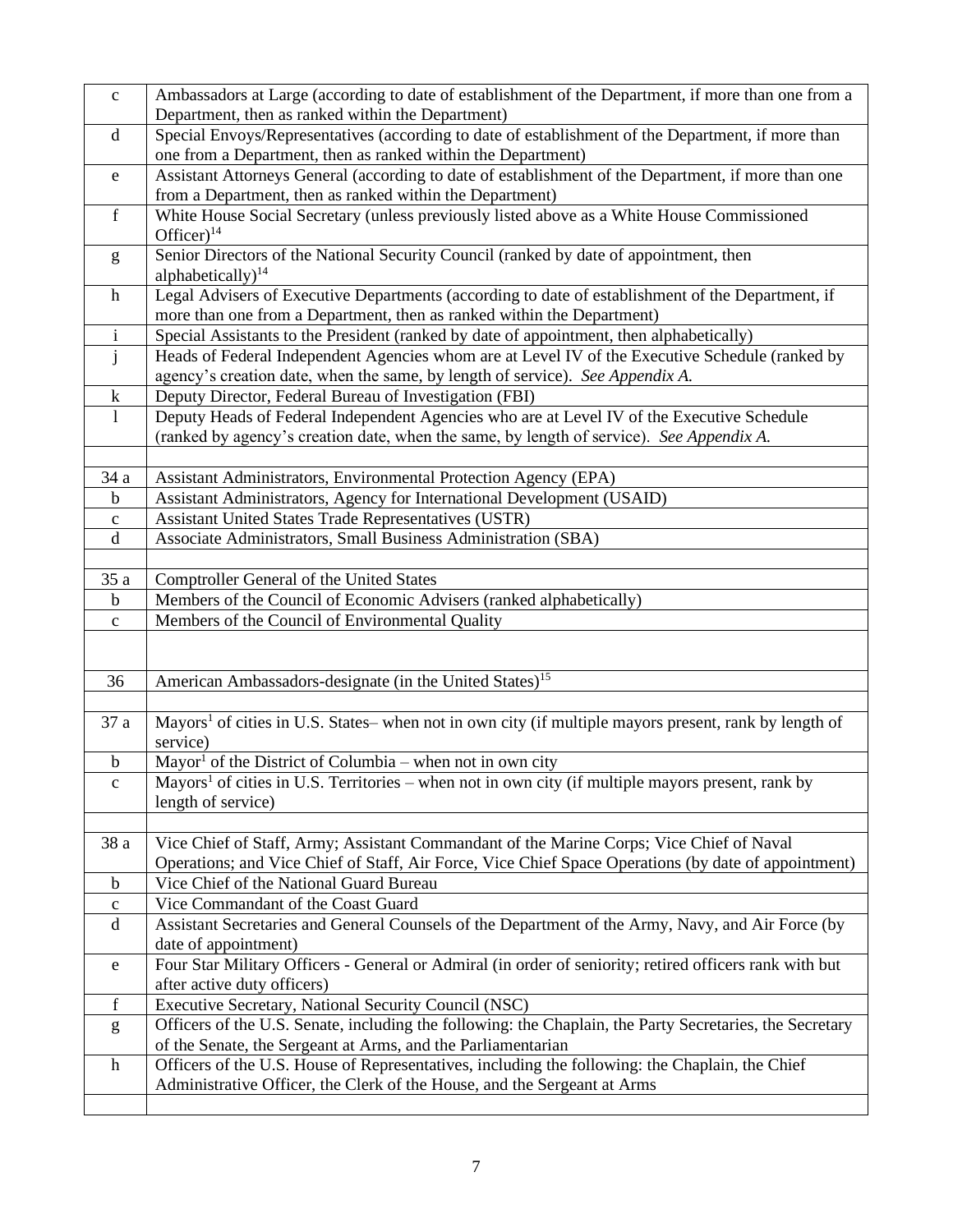| 39 a                     | Three Star Military Officers - Lieutenant General, Vice Admiral (in order of seniority; retired officers                                          |
|--------------------------|---------------------------------------------------------------------------------------------------------------------------------------------------|
|                          | rank after active duty members)                                                                                                                   |
| $\mathbf b$              | State Senators – when in own state (ranked by length of service, when the same, by alphabetical order                                             |
|                          | by surname)                                                                                                                                       |
| $\mathbf c$              | State Representatives – when in own state (ranked by length of service, when the same, by                                                         |
|                          | alphabetical order by surname)                                                                                                                    |
| d                        | Former American Ambassadors/Chiefs of Diplomatic Missions (in order of presentation of credentials                                                |
|                          | at first post)                                                                                                                                    |
|                          |                                                                                                                                                   |
| 40a                      | Chairmen or Heads of other federal Boards, Councils and Commissions not previously listed <sup>16</sup> (ranked                                   |
|                          | by creation date, when the same, by length of service)                                                                                            |
| $\mathbf b$              | Librarian of Congress                                                                                                                             |
| $\mathbf c$              | Secretary of the Smithsonian Institution                                                                                                          |
| d                        | Chairman of the American Red Cross                                                                                                                |
| e                        | Deputy Chief of Protocol (ranked by date of appointment)                                                                                          |
| $\mathbf f$              | Minister-rank officials assigned to foreign diplomatic missions                                                                                   |
|                          |                                                                                                                                                   |
| 41 a                     | Deputy Under Secretaries of Executive Departments (according to date of establishment of the                                                      |
|                          | Department; if more than one from a Department, then as ranked within the Department)                                                             |
| $\mathbf b$              | Principal Deputy Assistant Secretaries of Executive Departments (according to date of establishment                                               |
|                          | of the Department; if more than one from a Department, then as ranked within the Department)                                                      |
| $\mathbf c$              | Deputy Counsels of Executive Departments (according to date of establishment of the Department; if                                                |
|                          | more than one from a Department, then as ranked within the Department)                                                                            |
| d                        | Two Star Military - Major General, Rear Admiral (in order of seniority; retired officers rank with but                                            |
|                          | after active duty officers)                                                                                                                       |
|                          |                                                                                                                                                   |
| 42 a                     | Deputy Assistant Secretaries of Executive Departments (according to date of establishment of the                                                  |
|                          | Department; if more than one from a Department, then as ranked within the Department)                                                             |
| $\mathbf b$              | Deputy Assistant Secretaries and Deputy General Counsels of the Army, Navy and Air Force (by date                                                 |
|                          | of appointment)                                                                                                                                   |
| $\mathbf c$              | Directors of the National Security Council                                                                                                        |
| $\mathbf d$              | American Consuls General to foreign governments - at post                                                                                         |
| ${\bf e}$<br>$\mathbf f$ | American Deputy Chiefs of Mission – at post                                                                                                       |
|                          | Deputy Permanent Representatives of foreign governments accredited to international organizations<br>headquartered in the United States - at post |
|                          | Assistant Chiefs of Protocol (ranked by date of appointment)                                                                                      |
| g<br>$\mathbf h$         | Minister-Counselor-rank officials assigned to foreign diplomatic missions                                                                         |
|                          |                                                                                                                                                   |
| 43 a                     | Chief Judge and Judges, United States Court of International Trade                                                                                |
| $\mathbf b$              | Chief Judge and Associate Judges, United States Court of Claims                                                                                   |
|                          |                                                                                                                                                   |
| 44 a                     | One Star Military – Brigadier Generals, Rear Admirals (in order of seniority; retired officers rank with                                          |
|                          | but after active officers)                                                                                                                        |
| $\mathbf b$              | Directors of Offices of Executive Departments (ranked by date of appointment)                                                                     |
| $\mathbf c$              | Consuls General of foreign governments accredited to the United States                                                                            |
| $\mathbf d$              | Counselor-rank officials assigned to foreign diplomatic missions                                                                                  |
| ${\bf e}$                | Members of the Senior Executive Service (SES) not holding previously listed positions (by date of                                                 |
|                          | appointment, unless ranked differently as determined by the respective Executive Department)                                                      |
| f                        | Members of other federal Boards, Councils, and Commissions not previously listed                                                                  |
| g                        |                                                                                                                                                   |
|                          | Desk Officers of Executive Departments                                                                                                            |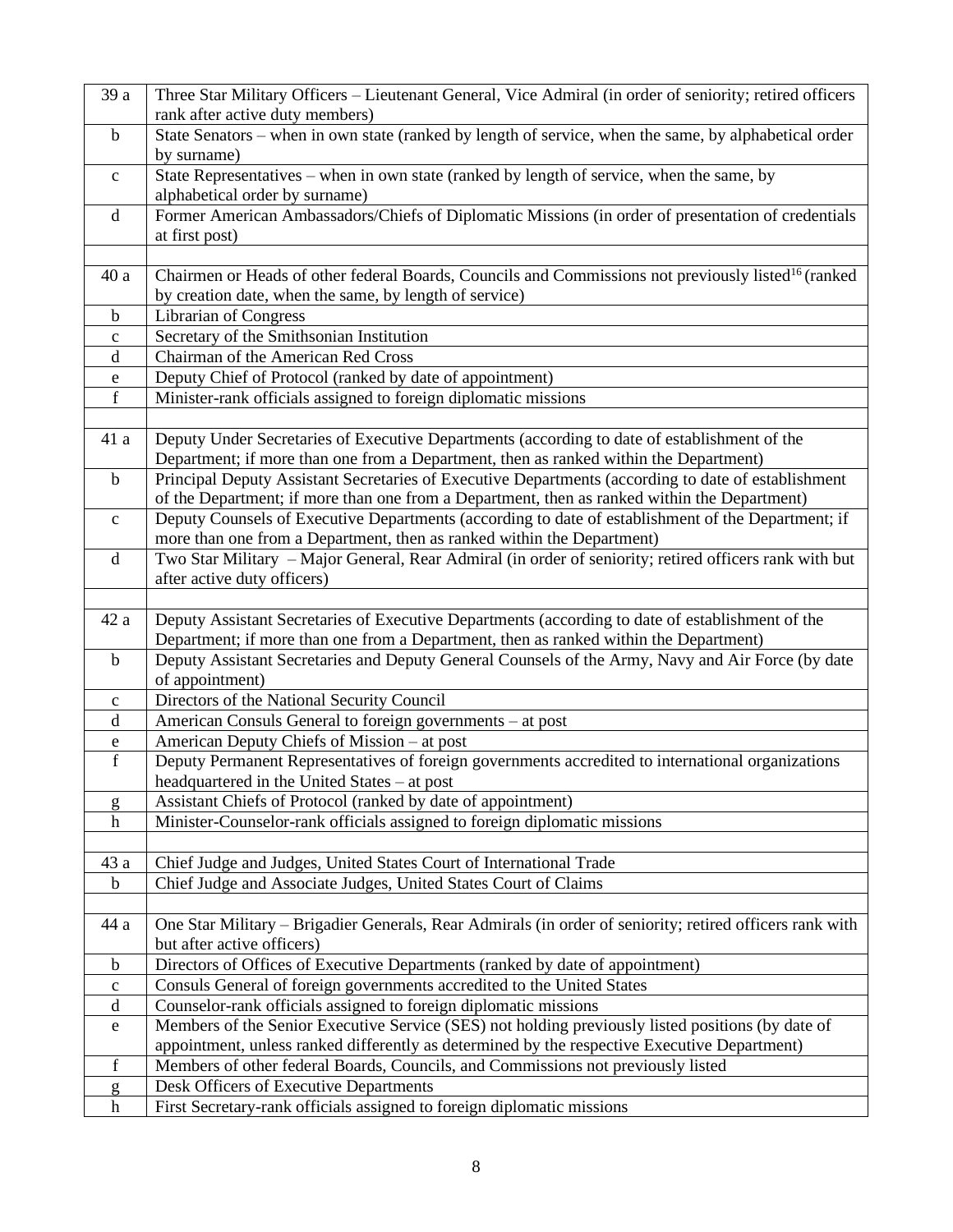### **Endnotes and Further Explanation of Positional Rankings:**

<sup>1</sup>Spouses of the President of the United States, the Vice President of the United States, Governors in their own state and Mayors in their own cities are afforded the same rank and courtesy that accompanies their spouses' positions at official functions. Spouses of other federal, state, or municipal government officials are accorded the same rank as the Principal at official functions when they are attending together, and they are seated accordingly. This seating courtesy is the only ranking a spouse without title receives in the United States, unless the spouse himself or herself holds a separate position on the Order of Precedence.

<sup>2</sup>The American Ambassadors, Permanent Representatives or Representatives to international organizations with Chief of Mission authority include the following: U.S. Mission to the United Nations (USUN) – New York; U.S. Mission to the African Union (USAU) – Addis Ababa; U.S. Representative to the Organization for Security & Cooperation in Europe with rank of Ambassador (OSCE) – Vienna; U.S. Mission to the Vienna Office of the United Nations (UNVIE) – Vienna; U.S. Mission to the North Atlantic Treaty Organization (USNATO) – Brussels; U.S. Representative to the Organization for Economic Cooperation and Development with the rank of Ambassador (USOECD) – Paris; U.S. Mission to the UN and Other International Organizations – Geneva; U.S. Mission to the European Union (USEU) – Brussels; U.S. Mission to the Association of Southeast Asian Nations (USASEAN) – Jakarta; U.S. Mission to the Organization of American States (USOAS) – Washington, DC.

<sup>3</sup>Diplomatic missions refer to all bilateral missions and the delegations of the European Union and African Union.

<sup>4</sup>For the purposes of the Order of Precedence, any reference to "executive department" shall mean the Cabinet Departments led by the Cabinet Secretaries in #8 and #12a-n. *See Appendix D for listing of executive departments by date of establishment.*

<sup>5</sup>The President may make changes in his or her administration to the Cabinet-rank positions listed in 12o-w. Positions listed with an (\*) have been given the status of Cabinet-rank by the current presidential administration (as of January 2021).

<sup>6</sup>The American Ambassadors, Permanent Representatives or Representatives to international organizations who do not hold Chief of Mission authority, and are given an Ambassador-rank only for the time served in the role, include the following: U.S. Representative to the Conference on Disarmament – Geneva; Representative to the International Civil Aviation Organization (ICAO) – Montreal; U.S. Representative to the UN Human Rights Council (UNHRC) – Geneva; U.S. Representative to the United Nations Educational, Scientific and Cultural Organization (UNESCO) – Paris; U.S. Representative to the Organization for the Prohibition of Chemical Weapons (OPCW) – The Hague; U.S. Representative to the United Nations Agencies for Food and Agriculture (FAO) – Rome.

<sup>7</sup>See endnote #5. The Deputies to Members of the Cabinet holding Cabinet-rank positions, marked with a (\*), would also change based on the structure of the current Cabinet, as decided by the President.

<sup>8</sup>The Executive Schedule (EX), created by title 5 of the United States Code (5 U.S.C. § 5311), is the basic pay schedule of the highest-level management positions in the United States government. Most Executive Schedule positions are statutory and require Presidential appointment and Senate confirmation, otherwise known as "PAS". For purposes of order of precedence, the Head and Deputy Head positions of Independent Federal Agencies are ranked accordingly. *See Appendix A*.

<sup>9</sup>U.S. International Development Finance Corporation (DFC) was established in 2019 through the passage of Better Utilization of Investments Leading to Development (BUILD) Act. The BUILD Act combined the capabilities of the Overseas Private Investment Corporation (OPIC) and the Development Credit Authority which had previously been housed in the U.S. Agency for International Development (USAID).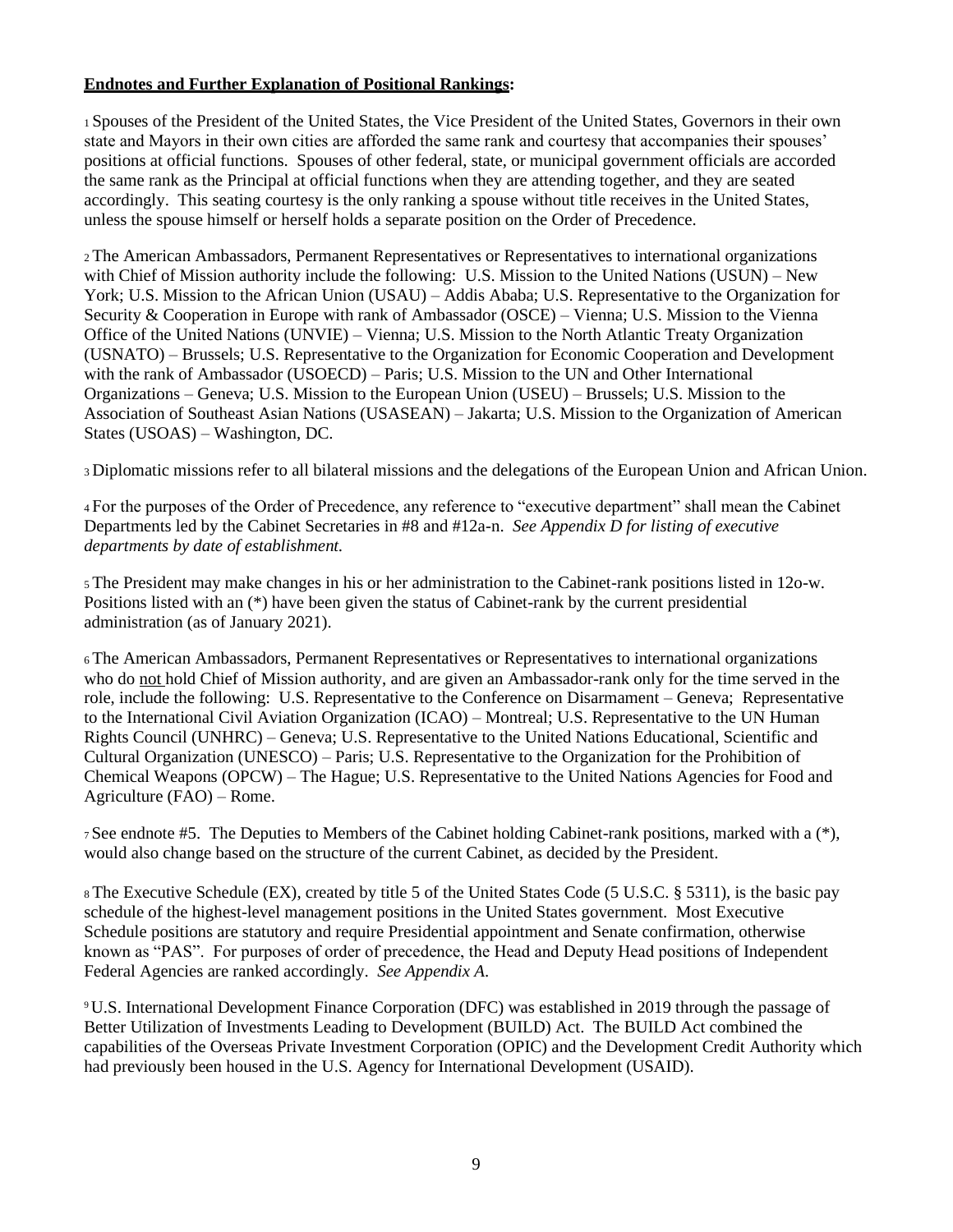<sup>10</sup>Retired military officers take precedence immediately after active-duty officers of the same position (or grade if the officer did not serve in a position that is explicitly listed) by the initial date of appointment to the position (or grade). The positions for which this rule applies include the Chairman of the Joint Chief of Staff, the Vice Chairman of the Joint Chief of Staff, the Chiefs of Staff of the Military Services, the Chief of the National Guard Bureau, the Commandant of the Coast Guard, the Combatant Commanders, the Vice Chiefs of Staff of the Military Services, and Vice Chief of the National Guard Bureau, and the Vice Commandant of the Coast Guard. Precedence for retired military officers will be immediately after the highest position on the list for which an individual served, except for retired Chairmen of the Joint Chiefs of Staff. Retired Chairmen of the Joint Chiefs of Staff take precedence immediately preceding the current Vice Chairman of the Joint Chiefs of Staff. [Pursuant to the most current Department of Defense (DoD) Order of Precedence]

<sup>11</sup> Precedence among Combatant Commanders is established by the date of assumption of command as a Combatant Commander. However, if a Combatant Commander was previously appointed as the Chairman of the Joint Chiefs of Staff, Vice Chairman of the Joint Chiefs of Staff, Service Chief, Chief of the National Guard Bureau, or to a previous Combatant Commander position, then the initial date of appointment to the previously held position will be used. Retired Combatant Commanders take precedence with but immediately after active-duty Commanders by the initial date of assumption of command to a Combatant Commander position. [Pursuant to most current DoD Order of Precedence.]

<sup>12</sup>For purposes of order of precedence, the common practice for many municipal governments is to rank the mayor immediately following the Governor of their state when in their own city.

<sup>13</sup>Career Ambassadors refer to a specific and limited group of individuals. Under the 1980 Foreign Service Act (P.L. 96-465; 94 Stat. 2084), the President is empowered, with the advice and consent of the Senate, to confer the personal rank of Career Ambassador upon a career member of the Senior Foreign Service in recognition of especially distinguished service over a sustained period. In writing and upon retirement, Career Ambassadors may use the title Career Ambassador of the Foreign Service of the United States of America, Retired.

An individual who has served as an Ambassador, appointed by the President, by and with the advice and consent of the Senate, may use the title of ambassador, as appropriate, upon retirement: U.S. Ambassador, Retired; or Ambassador-at-Large of the United States, Retired. This long-standing custom and practice, has established a tradition that persons who have served as an Ambassador, appointed by the President, by and with the advice and consent of the Senate, may continue to use the title after such service in appropriate communications with others, may be referred to in communications and conversations by the title of Ambassador, and may be introduced to public audiences by the title. However, this does not apply to officials who are given the rank of ambassador only for their tenure in that position or who are not confirmed by the Senate.

### *See Department of State Foreign Affairs Handbook for more information. <https://fam.state.gov/FAM/03FAH01/03FAH012430.html#H2439>*

In the United States, government officials who have been elected to public office or are appointed by the President of the United States with the advice and consent of the Senate are afforded the courtesy title of *The Honorable*. These positions include, but are not limited to the President, Vice President, members of The Cabinet, Deputy and Under Secretaries of executive departments, Assistant Secretaries, American Ambassadors, Governors, and Mayors. Additionally, White House commissioned officers (Assistants to the President, Deputy Assistants to the President, Special Assistants to the President) are afforded the courtesy title of *The Honorable*  during their tenure at the White House. Courtesy titles are not salutations and used only in writing before the full name of a person. U.S. government officials who were elected to office or confirmed by the Senate may retain the courtesy title of *The Honorable* after leaving office.

<sup>14</sup>This precedence ranking is afforded if the individual holding the position of White House Social Secretary or NSC Senior Director has not received a separate White House commission, placing them in the order of precedence at that commission's ranking. As background, White House staff are either *commissioned officers* and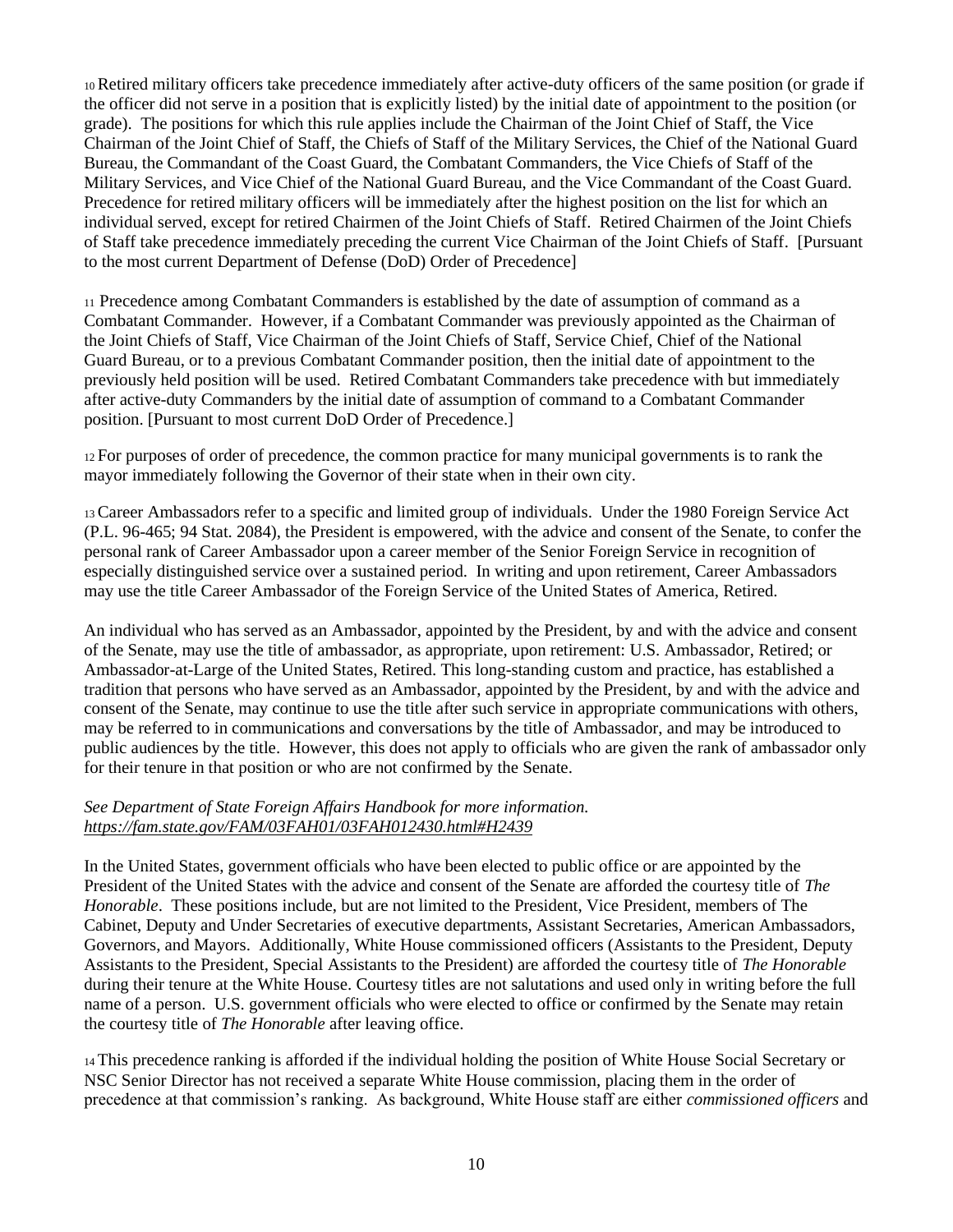hold the supplemental title of Assistant to the President, Deputy Assistant to the President, or Special Assistant to the President, or staff who work *for a commissioned officer*. While serving at the White House, commissioned officers are given the courtesy title *The Honorable* during their White House tenure but do not retain the title after leaving.

<sup>15</sup>Ambassador-designate is a diplomatic agent who has been nominated by the President of the United States and confirmed by the Senate, but who has not presented copies of our credentials to the foreign government. *See Department of State Foreign Affairs Handbook for more diplomatic terms. <https://fam.state.gov/FAM/05FAH01/05FAH010610.html#X611>*

<sup>16</sup>*See Appendix A* for the list of Federal Independent Agencies as noted in the United States Government Policy and Supporting Positions "Plum Book". Chairmen or Heads of Boards, Councils or Commissions listed as "V" or not listed in the Executive Schedule should be included here in order of agency's creation date. Other members or commissioners below the head should be placed at 44f.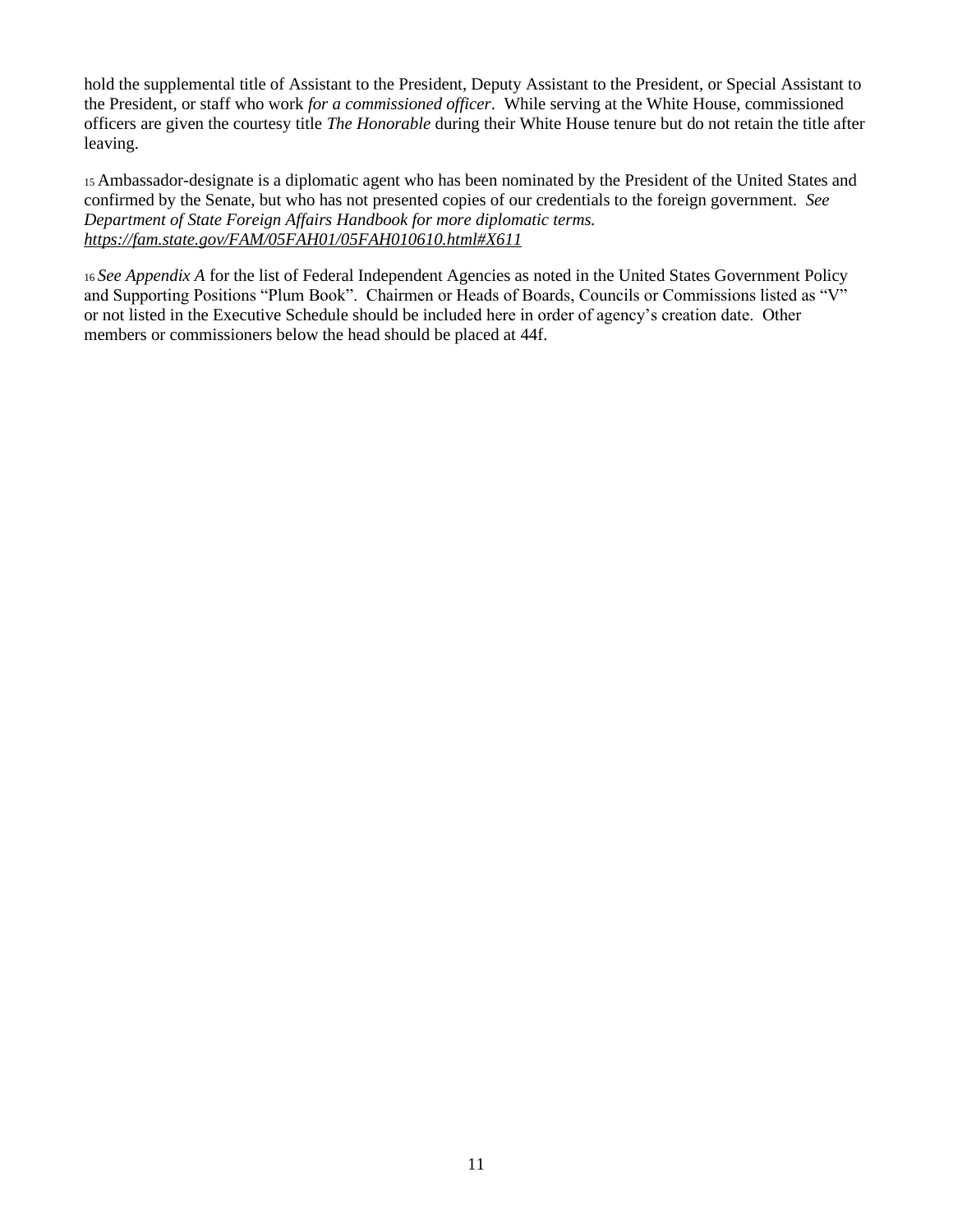### **Additional Guidance regarding Order of Precedence:**

#### **Member of Delegation Precedence Order**

As a member of a delegation to a meeting, summit, ministerial or other event, a person's relative precedence may increase or decrease depending on the policy or context behind a specific meeting or event, or based on the wishes of the host on any occasion. Although ambassadors at Post traditionally outrank other Cabinet-level ministers who might represent their countries as the head of delegation, out of courtesy for the subject-matter and Cabinet-level diplomat, the ambassador will drop down in rank as a member of the official delegation for that official visit.

#### **Officials in "acting," "interim," or "performing the duties of" positions**

Any official appointed to serve as "Acting," "Interim" or "Performing the Duties of" in a position where the original office-holder was appointed to office by the President, by and with consent by the Senate, will be afforded the protocol level for the position in which he or she is serving while "Acting." When more than one official of the same rank are present at the same event, the "acting" official(s) should be ranked with, but after all others of the same rank. This ensures the rank of the position is afforded protocol courtesies, not the specific individual appointed to serve in that role. *For more information, see the Federal Vacancies Reform Act of 1998, as amended (5 U.S.C. §§ 3345-3349d).*

#### **Foreign Government Officials and International Organizations**

For purposes of order of precedence, it is important to note that the United States Order of Precedence list primarily refers to positions being held by American officials.

Positions of equivalence in foreign sovereign nations are afforded the same protocol level when in the United States. For example, foreign Chiefs of State and/or Heads of Government would equate to the United States President, and therefore be positioned accordingly. In situations where multiple sovereign nations are sending representatives to a meeting, summit or other event, the head of delegation will be the most senior member of that nation's delegation, and will be ranked in precedence order by category of their title. Within each category, seniority is given to each representative based on the individual's length of service within that position, or sometimes alphabetically by short form country name.

The following categories are used to determine relative precedence between sovereign nations' representatives or heads of delegation, and the corresponding precedence rank for their U.S. counterpart has been provided for situational awareness: (1) chiefs of state, (1) heads of government, (2) deputy chiefs of state, (2) deputy heads of government, (8) foreign ministers, (11) other Cabinet-level ministers, (10) ambassadors, (28) ambassadors to an international organization, and other senior members of that government. Some nations, including the United States, only have one chief of state or head of government, represented by the same individual. Although ambassadors at Post traditionally outrank other Cabinet-level ministers who might represent their countries as the head of delegation, out of courtesy for the subject-matter and Cabinet-level diplomat, the ambassador will drop down in rank as a member of the official delegation for that official visit.

The United States of America is a member of multiple international alliances and organizations, and often works with the heads of those organizations during meetings, summits, or other events. A head of an international organization (including, but not limited to, the following positions: President of the Inter-American Development Bank (IDB), President of the International Court of Justice (ICJ), Managing Director of the International Monetary Fund (IMF), Secretary General of the North Atlantic Treaty Organization (NATO), Director of Pan-American Health Organization (PAHO), Secretary General of the Organization of American States, President of the World Bank, Secretary General of the United Nations) should generally be listed in precedence order after official representatives of the sovereign nations present. One exception to this would be if that organization is hosting or co-hosting the meeting or summit, in which case the head of that international organization would serve in the primary and top position of precedence. Ranking for heads of international organizations is determined by the organization's date of establishment.

### **Leaders or Chief Executives of American Indian Tribes**

For purposes of order of precedence, American Indian Tribes should be treated as foreign governments, with their leaders positioned just after leaders of sovereign foreign nation states, and before any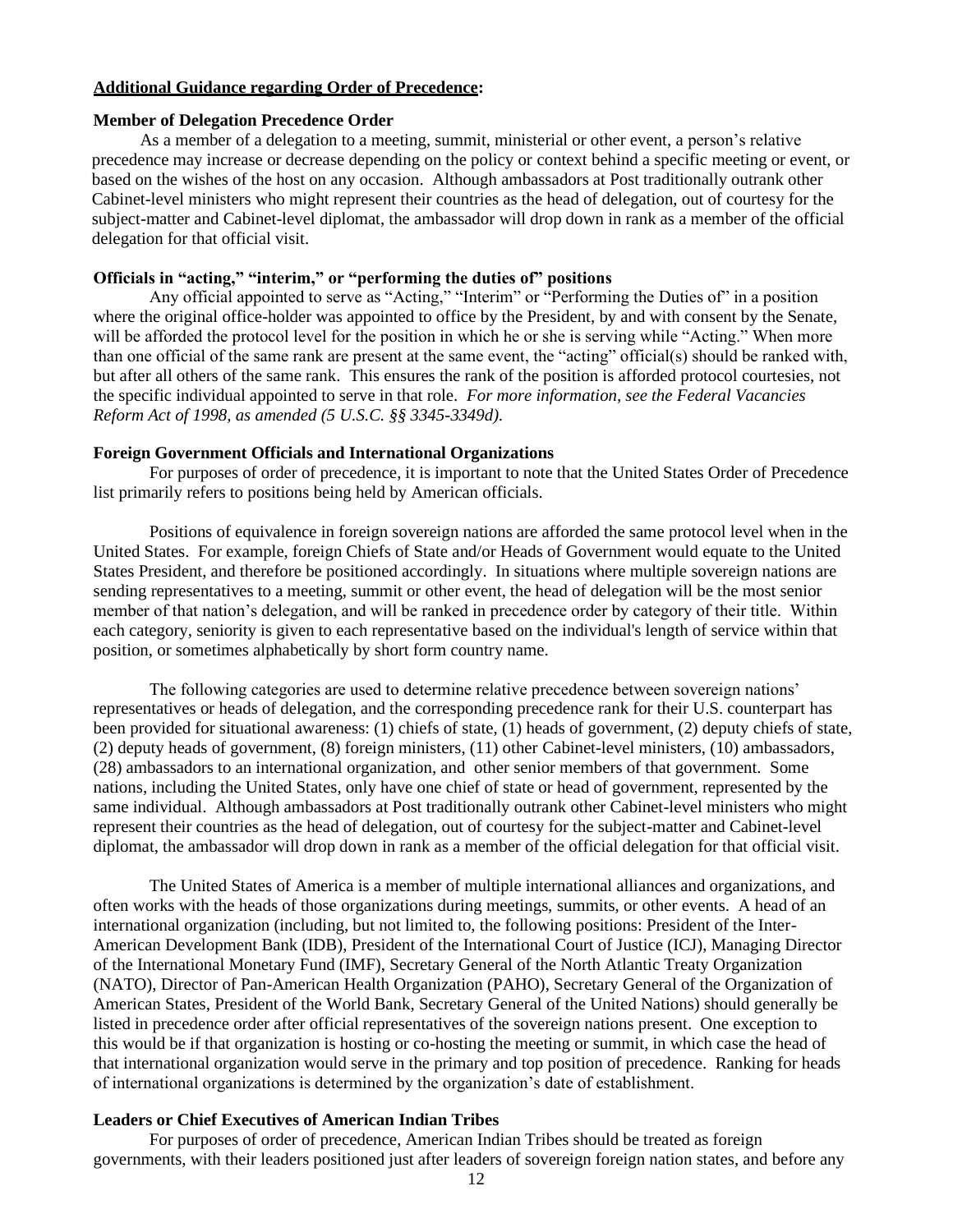heads of international organizations (see above guidance regarding Foreign Government Officials and International Organizations for further clarification). When multiple American Indian tribal leaders are present, precedence should be organized alphabetically by the official name of each tribe, beginning first with any federally recognized tribes, then state-recognized tribes, then any non-officially recognized tribes.

American Indian Tribes are defined both as "Sovereign Nations" and "Dependent Nations" in the United States. Article 1, Section 8, Clause 3 of the U.S. Constitution gives Congress the power "to regulate commerce with foreign nations, and among the several states, and with the Indian tribes." Additionally, three bedrock principals regarding the sovereignty of the American Indian Tribes underlie U.S. Supreme Court decisions since 1832: (1) by virtue of aboriginal political and territorial status, Indian tribes possessed certain incidents of preexisting sovereignty; (2) such sovereignty was subject to diminution or elimination by the United States, but not by the individual states; and (3) the tribes' limited inherent sovereignty and their corresponding dependency on the United States for protection imposed on the latter a trust responsibility.

The leader or chief executive of a tribe is usually called a chairman, chairwoman or chairperson, but may also be called a principal chief, governor, president, mayor, spokesperson, or representative. The chief executive presides over the governing body of the tribe. In modern tribal government, the chief executive and members of the tribal council or business council are almost always elected.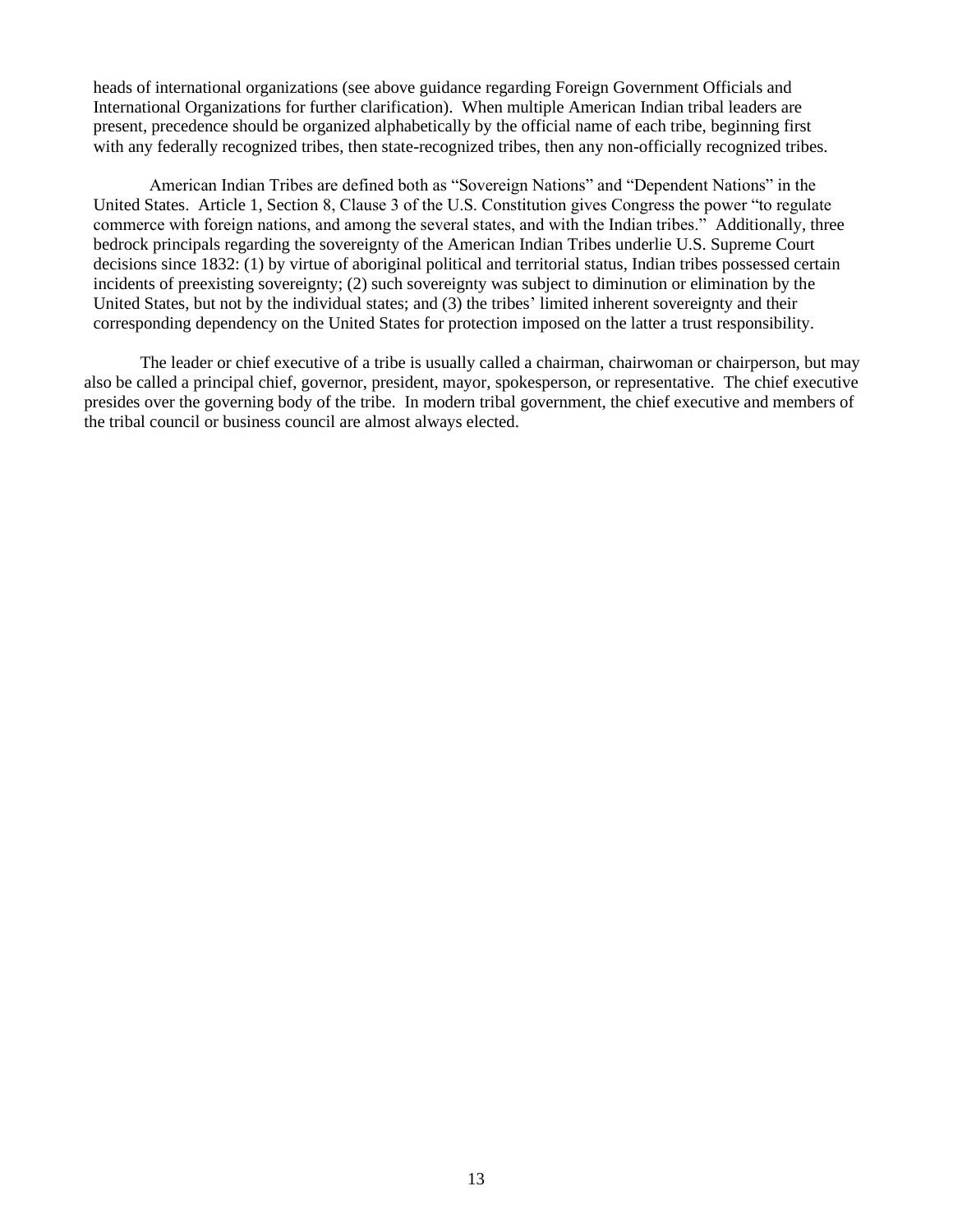APPENDIX A: List of Federal Independent Agencies & Government Corporations (Heads & Deputy Heads)

| <b>Head of Agency</b>                     |     |  | <b>Deputy Head of Agency</b> |                        |  |
|-------------------------------------------|-----|--|------------------------------|------------------------|--|
| <b>Precedence Rank</b><br><b>EX Level</b> |     |  | <b>EX Level</b>              | <b>Precedence Rank</b> |  |
|                                           | 22b |  |                              | $22c-h$                |  |
| Ш                                         | 25a |  |                              | 25 <sub>b</sub>        |  |
| IV                                        | 33i |  | TV                           | $33k-1$                |  |
| I or N/A                                  | .Оа |  | √ or N/A                     |                        |  |

### **KEY to Executive Schedule (EX) Level Ranking:**

*These officials are ranked by the agency's creation date; and if the same, by length of service in the position.*

| <b>Agency Name</b>                   | <b>Agency</b>          | <b>Creation Date</b> | <b>Precedence Rank</b>              | <b>Precedence Rank of</b><br><b>Deputy Head of Agency</b> |
|--------------------------------------|------------------------|----------------------|-------------------------------------|-----------------------------------------------------------|
| Administrative Conference of         | Acronym<br><b>ACUS</b> | 1964                 | of Head of Agency<br>22b (Chairman) |                                                           |
| the United States                    |                        |                      |                                     | 44f                                                       |
| Advisory Council on Historic         | <b>ACHP</b>            | 1966                 | 40a                                 | 44f                                                       |
| Preservation                         |                        |                      |                                     |                                                           |
| <b>African Development</b>           | ADF                    | 1980                 | 40a                                 | 44f                                                       |
| Foundation                           |                        |                      |                                     |                                                           |
| American Battle Monuments            | <b>ABMC</b>            | 1923                 | 40a                                 | 44f                                                       |
| Commission                           |                        |                      |                                     |                                                           |
| Appalachian Regional                 | <b>ARC</b>             | 1965                 | 25a (Federal Co-                    | 44f (Alternate Federal                                    |
| Commission                           |                        |                      | Chairman)                           | Co-Chairman)                                              |
| Architectural and Transportation     | <b>ATBCB</b>           | 1973                 | 40a                                 | 44f                                                       |
| <b>Barriers Compliance Board</b>     |                        |                      |                                     |                                                           |
| (United States Access Board)         |                        |                      |                                     |                                                           |
| Armed Forces Retirement Home         | <b>AFRH</b>            | 1991                 | 40a                                 | 44f                                                       |
| (1831 US Naval Asylum & 1851         |                        |                      |                                     |                                                           |
| US Soldiers' Home merged)            |                        |                      |                                     |                                                           |
| <b>Broadcasting Board of</b>         | <b>BBG</b>             | 1999                 | 33j (Director, IBB)                 | 44f                                                       |
| Governors                            |                        |                      |                                     |                                                           |
| Chemical Safety and Hazard           | <b>CSB</b>             | 1998                 | 33j (Board                          | 331 (Board Members)                                       |
| <b>Investigation Board</b>           |                        |                      | Chairperson)                        |                                                           |
| Central Intelligence Agency          | <b>CIA</b>             | 1947                 | 22b (Director)                      | 22e (Deputy Director)                                     |
| <b>Commission of Fine Arts</b>       | <b>CFA</b>             | 1910                 | 40a                                 | 44f                                                       |
| <b>Committee for Purchase From</b>   | AbilityOne             | 1971                 | 40a                                 | 44f                                                       |
| People Who Are Blind or              |                        |                      |                                     |                                                           |
| Severely Disabled                    |                        |                      |                                     |                                                           |
| <b>Commodity Futures Trading</b>     | <b>CFTC</b>            | 1974                 | 25a (Chairperson)                   | 331 (Commissioners)                                       |
| Commission                           |                        |                      |                                     |                                                           |
| <b>Consumer Financial Protection</b> | <b>CFPB</b>            | 2008                 | 22b (Director)                      | 44f                                                       |
| <b>Bureau</b>                        |                        |                      |                                     |                                                           |
| <b>Consumer Product Safety</b>       | <b>CPSC</b>            | 1972                 | 25a (Chairman)                      | 331 (Commissioners)                                       |
| Commission                           |                        |                      |                                     |                                                           |
| Corporation for National and         | <b>CNCS</b>            | 1993                 | $25a$ (CEO)                         | 44f                                                       |
| <b>Community Service</b>             |                        |                      |                                     |                                                           |
| Council of the Inspectors            | <b>CIGIE</b>           | 2008                 | 40a                                 | 44f                                                       |
| General on Integrity and             |                        |                      |                                     |                                                           |
| Efficiency                           |                        |                      |                                     |                                                           |
| Court Services and Offender          | <b>CSOSA</b>           | 1997                 | 33i (Director)                      | 44f                                                       |
| Supervision Agency for the           |                        |                      |                                     |                                                           |
| District of Columbia                 |                        |                      |                                     |                                                           |
| <b>Defense Nuclear Facilities</b>    | <b>DNFSB</b>           | 1988                 | 25a (Chairman)                      | 25b (Vice Chairman                                        |
| Safety Board                         |                        |                      |                                     | & Members)                                                |
| Delaware River Basin                 | <b>DRBC</b>            | 1961                 | 40a                                 | 44f                                                       |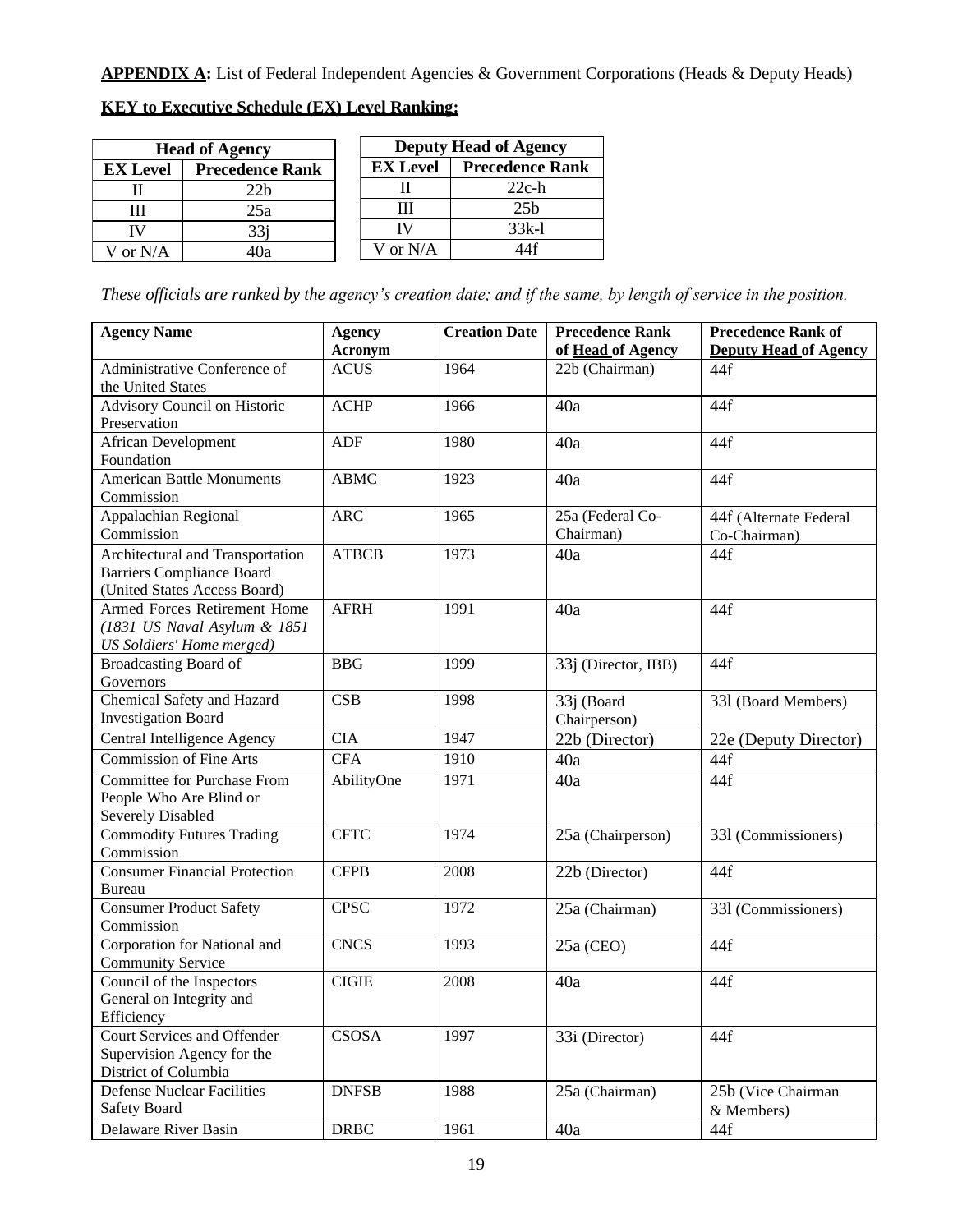| of Head of Agency<br><b>Deputy Head of Agency</b><br>Acronym<br>Commission<br>Delta Regional Authority<br><b>DRA</b><br>2000<br>40a (Federal Co-<br>44f<br>Chairman)<br>Dwight D. Eisenhower Memorial<br>Eisenhower<br>1999<br>40a<br>44f<br>Commission<br>Memorial<br><b>Election Assistance Commission</b><br>2002<br>EAC<br>33j (Commissioner)<br>331 (Commissioners)<br><b>Environmental Protection</b><br>1970<br>EPA<br>25 <sub>b</sub><br>22b (Administrator)<br>Agency<br><b>Equal Employment Opportunity</b><br><b>EEOC</b><br>1965<br>331 (Commissioners)<br>25a (Chairman)<br>Commission<br>Export-Import Bank of the<br>Ex-Im Bank<br>1934<br>25a<br>331 (Vice-Chair/VP and<br><b>United States</b><br>(President/Chairman)<br>Members)<br><b>FCA</b><br>1933<br>Farm Credit Administration<br>331 (Members)<br>25a (Chairman)<br>$\rm{FCC}$<br><b>Federal Communications</b><br>1934<br>25a (Chairman)<br>331 (Commissioners)<br>Commission<br>Federal Deposit Insurance<br><b>FDIC</b><br>1933<br>33j (Chairman)<br>331 (Vice-Chairman &<br>Corporation<br>Members)<br><b>Federal Election Commission</b><br><b>FEC</b><br>1975<br>33j (Commissioner<br>44f<br>Members)<br><b>Federal Energy Regulatory</b><br><b>FERC</b><br>1977<br>25a (Chairman)<br>331 (Members)<br>Commission<br><b>Federal Financial Institutions</b><br><b>FFIEC</b><br>1979<br>44f<br>40a<br><b>Examination Council</b><br><b>Federal Housing Finance</b><br><b>FHFA</b><br>2008<br>40a<br>44f<br>Agency<br><b>Federal Labor Relations</b><br><b>FLRA</b><br>1978<br>33j (Chairman)<br>44f (Members)<br>Authority<br><b>Federal Maritime Commission</b><br><b>FMC</b><br>1961<br>25a (Chairman)<br>331 (Members)<br>Federal Mediation and<br><b>FMCS</b><br>44f<br>1947<br>25a (Director)<br><b>Conciliation Service</b><br><b>FMSHRC</b><br>Federal Mine Safety and Health<br>1977<br>331 (Commissioners)<br>25a (Chairman)<br><b>Review Commission</b><br>22c (Vice-Chairman &<br><b>FRS</b><br>22a (Chairman)<br>Federal Reserve System<br>1913<br>Governors)<br><b>Federal Retirement Thrift</b><br><b>FRTIB</b><br>1986<br>25a (Executive<br>44f<br><b>Investment Board</b><br>Director)<br><b>Federal Trade Commission</b><br><b>FTC</b><br>1914<br>25a (Chairman)<br>331 (Commissioners)<br><b>General Services Administration</b><br><b>GSA</b><br>1949<br>25a (Administrator)<br>44f (Deputy<br>Administrator)<br>Harry S. Truman Scholarship<br>Truman<br>1975<br>40a<br>44f<br>Foundation<br>Scholarship<br>Program<br><b>Holocaust Memorial Council</b><br>${\rm HMC}$<br>1980<br>44f<br>40a<br><b>Inter-American Foundation</b><br>IAF<br>1972<br>33j (President)<br>44f<br><b>International Boundary</b><br><b>IBC</b><br>44f<br>1925<br>40a<br>Commission: United States and<br>Canada<br><b>International Joint Commission</b><br><b>IJC</b><br>1909<br>40a<br>44f<br>Interstate Commission on the<br><b>ICPRB</b><br>44f<br>1940<br>40a<br>Potomac River Basin<br><b>James Madison Memorial</b><br><b>JMMFF</b><br>44f<br>1986<br>40a<br>Fellowship Foundation<br><b>JUSFC</b><br>Japan - United States Friendship<br>1975<br>44f<br>40a<br>Commission<br>John F. Kennedy Center<br>KC<br>$1958$ ( <i>public</i><br>44f<br>40a (all trustees) | <b>Agency Name</b> | <b>Agency</b> | <b>Creation Date</b> | <b>Precedence Rank</b> | <b>Precedence Rank of</b> |
|-------------------------------------------------------------------------------------------------------------------------------------------------------------------------------------------------------------------------------------------------------------------------------------------------------------------------------------------------------------------------------------------------------------------------------------------------------------------------------------------------------------------------------------------------------------------------------------------------------------------------------------------------------------------------------------------------------------------------------------------------------------------------------------------------------------------------------------------------------------------------------------------------------------------------------------------------------------------------------------------------------------------------------------------------------------------------------------------------------------------------------------------------------------------------------------------------------------------------------------------------------------------------------------------------------------------------------------------------------------------------------------------------------------------------------------------------------------------------------------------------------------------------------------------------------------------------------------------------------------------------------------------------------------------------------------------------------------------------------------------------------------------------------------------------------------------------------------------------------------------------------------------------------------------------------------------------------------------------------------------------------------------------------------------------------------------------------------------------------------------------------------------------------------------------------------------------------------------------------------------------------------------------------------------------------------------------------------------------------------------------------------------------------------------------------------------------------------------------------------------------------------------------------------------------------------------------------------------------------------------------------------------------------------------------------------------------------------------------------------------------------------------------------------------------------------------------------------------------------------------------------------------------------------------------------------------------------------------------------------------------------------------------------------------------------------------------------------------------------------------------------------------------------------------------------------------------------------------------------------------------------|--------------------|---------------|----------------------|------------------------|---------------------------|
|                                                                                                                                                                                                                                                                                                                                                                                                                                                                                                                                                                                                                                                                                                                                                                                                                                                                                                                                                                                                                                                                                                                                                                                                                                                                                                                                                                                                                                                                                                                                                                                                                                                                                                                                                                                                                                                                                                                                                                                                                                                                                                                                                                                                                                                                                                                                                                                                                                                                                                                                                                                                                                                                                                                                                                                                                                                                                                                                                                                                                                                                                                                                                                                                                                                       |                    |               |                      |                        |                           |
|                                                                                                                                                                                                                                                                                                                                                                                                                                                                                                                                                                                                                                                                                                                                                                                                                                                                                                                                                                                                                                                                                                                                                                                                                                                                                                                                                                                                                                                                                                                                                                                                                                                                                                                                                                                                                                                                                                                                                                                                                                                                                                                                                                                                                                                                                                                                                                                                                                                                                                                                                                                                                                                                                                                                                                                                                                                                                                                                                                                                                                                                                                                                                                                                                                                       |                    |               |                      |                        |                           |
|                                                                                                                                                                                                                                                                                                                                                                                                                                                                                                                                                                                                                                                                                                                                                                                                                                                                                                                                                                                                                                                                                                                                                                                                                                                                                                                                                                                                                                                                                                                                                                                                                                                                                                                                                                                                                                                                                                                                                                                                                                                                                                                                                                                                                                                                                                                                                                                                                                                                                                                                                                                                                                                                                                                                                                                                                                                                                                                                                                                                                                                                                                                                                                                                                                                       |                    |               |                      |                        |                           |
|                                                                                                                                                                                                                                                                                                                                                                                                                                                                                                                                                                                                                                                                                                                                                                                                                                                                                                                                                                                                                                                                                                                                                                                                                                                                                                                                                                                                                                                                                                                                                                                                                                                                                                                                                                                                                                                                                                                                                                                                                                                                                                                                                                                                                                                                                                                                                                                                                                                                                                                                                                                                                                                                                                                                                                                                                                                                                                                                                                                                                                                                                                                                                                                                                                                       |                    |               |                      |                        |                           |
|                                                                                                                                                                                                                                                                                                                                                                                                                                                                                                                                                                                                                                                                                                                                                                                                                                                                                                                                                                                                                                                                                                                                                                                                                                                                                                                                                                                                                                                                                                                                                                                                                                                                                                                                                                                                                                                                                                                                                                                                                                                                                                                                                                                                                                                                                                                                                                                                                                                                                                                                                                                                                                                                                                                                                                                                                                                                                                                                                                                                                                                                                                                                                                                                                                                       |                    |               |                      |                        |                           |
|                                                                                                                                                                                                                                                                                                                                                                                                                                                                                                                                                                                                                                                                                                                                                                                                                                                                                                                                                                                                                                                                                                                                                                                                                                                                                                                                                                                                                                                                                                                                                                                                                                                                                                                                                                                                                                                                                                                                                                                                                                                                                                                                                                                                                                                                                                                                                                                                                                                                                                                                                                                                                                                                                                                                                                                                                                                                                                                                                                                                                                                                                                                                                                                                                                                       |                    |               |                      |                        |                           |
|                                                                                                                                                                                                                                                                                                                                                                                                                                                                                                                                                                                                                                                                                                                                                                                                                                                                                                                                                                                                                                                                                                                                                                                                                                                                                                                                                                                                                                                                                                                                                                                                                                                                                                                                                                                                                                                                                                                                                                                                                                                                                                                                                                                                                                                                                                                                                                                                                                                                                                                                                                                                                                                                                                                                                                                                                                                                                                                                                                                                                                                                                                                                                                                                                                                       |                    |               |                      |                        |                           |
|                                                                                                                                                                                                                                                                                                                                                                                                                                                                                                                                                                                                                                                                                                                                                                                                                                                                                                                                                                                                                                                                                                                                                                                                                                                                                                                                                                                                                                                                                                                                                                                                                                                                                                                                                                                                                                                                                                                                                                                                                                                                                                                                                                                                                                                                                                                                                                                                                                                                                                                                                                                                                                                                                                                                                                                                                                                                                                                                                                                                                                                                                                                                                                                                                                                       |                    |               |                      |                        |                           |
|                                                                                                                                                                                                                                                                                                                                                                                                                                                                                                                                                                                                                                                                                                                                                                                                                                                                                                                                                                                                                                                                                                                                                                                                                                                                                                                                                                                                                                                                                                                                                                                                                                                                                                                                                                                                                                                                                                                                                                                                                                                                                                                                                                                                                                                                                                                                                                                                                                                                                                                                                                                                                                                                                                                                                                                                                                                                                                                                                                                                                                                                                                                                                                                                                                                       |                    |               |                      |                        |                           |
|                                                                                                                                                                                                                                                                                                                                                                                                                                                                                                                                                                                                                                                                                                                                                                                                                                                                                                                                                                                                                                                                                                                                                                                                                                                                                                                                                                                                                                                                                                                                                                                                                                                                                                                                                                                                                                                                                                                                                                                                                                                                                                                                                                                                                                                                                                                                                                                                                                                                                                                                                                                                                                                                                                                                                                                                                                                                                                                                                                                                                                                                                                                                                                                                                                                       |                    |               |                      |                        |                           |
|                                                                                                                                                                                                                                                                                                                                                                                                                                                                                                                                                                                                                                                                                                                                                                                                                                                                                                                                                                                                                                                                                                                                                                                                                                                                                                                                                                                                                                                                                                                                                                                                                                                                                                                                                                                                                                                                                                                                                                                                                                                                                                                                                                                                                                                                                                                                                                                                                                                                                                                                                                                                                                                                                                                                                                                                                                                                                                                                                                                                                                                                                                                                                                                                                                                       |                    |               |                      |                        |                           |
|                                                                                                                                                                                                                                                                                                                                                                                                                                                                                                                                                                                                                                                                                                                                                                                                                                                                                                                                                                                                                                                                                                                                                                                                                                                                                                                                                                                                                                                                                                                                                                                                                                                                                                                                                                                                                                                                                                                                                                                                                                                                                                                                                                                                                                                                                                                                                                                                                                                                                                                                                                                                                                                                                                                                                                                                                                                                                                                                                                                                                                                                                                                                                                                                                                                       |                    |               |                      |                        |                           |
|                                                                                                                                                                                                                                                                                                                                                                                                                                                                                                                                                                                                                                                                                                                                                                                                                                                                                                                                                                                                                                                                                                                                                                                                                                                                                                                                                                                                                                                                                                                                                                                                                                                                                                                                                                                                                                                                                                                                                                                                                                                                                                                                                                                                                                                                                                                                                                                                                                                                                                                                                                                                                                                                                                                                                                                                                                                                                                                                                                                                                                                                                                                                                                                                                                                       |                    |               |                      |                        |                           |
|                                                                                                                                                                                                                                                                                                                                                                                                                                                                                                                                                                                                                                                                                                                                                                                                                                                                                                                                                                                                                                                                                                                                                                                                                                                                                                                                                                                                                                                                                                                                                                                                                                                                                                                                                                                                                                                                                                                                                                                                                                                                                                                                                                                                                                                                                                                                                                                                                                                                                                                                                                                                                                                                                                                                                                                                                                                                                                                                                                                                                                                                                                                                                                                                                                                       |                    |               |                      |                        |                           |
|                                                                                                                                                                                                                                                                                                                                                                                                                                                                                                                                                                                                                                                                                                                                                                                                                                                                                                                                                                                                                                                                                                                                                                                                                                                                                                                                                                                                                                                                                                                                                                                                                                                                                                                                                                                                                                                                                                                                                                                                                                                                                                                                                                                                                                                                                                                                                                                                                                                                                                                                                                                                                                                                                                                                                                                                                                                                                                                                                                                                                                                                                                                                                                                                                                                       |                    |               |                      |                        |                           |
|                                                                                                                                                                                                                                                                                                                                                                                                                                                                                                                                                                                                                                                                                                                                                                                                                                                                                                                                                                                                                                                                                                                                                                                                                                                                                                                                                                                                                                                                                                                                                                                                                                                                                                                                                                                                                                                                                                                                                                                                                                                                                                                                                                                                                                                                                                                                                                                                                                                                                                                                                                                                                                                                                                                                                                                                                                                                                                                                                                                                                                                                                                                                                                                                                                                       |                    |               |                      |                        |                           |
|                                                                                                                                                                                                                                                                                                                                                                                                                                                                                                                                                                                                                                                                                                                                                                                                                                                                                                                                                                                                                                                                                                                                                                                                                                                                                                                                                                                                                                                                                                                                                                                                                                                                                                                                                                                                                                                                                                                                                                                                                                                                                                                                                                                                                                                                                                                                                                                                                                                                                                                                                                                                                                                                                                                                                                                                                                                                                                                                                                                                                                                                                                                                                                                                                                                       |                    |               |                      |                        |                           |
|                                                                                                                                                                                                                                                                                                                                                                                                                                                                                                                                                                                                                                                                                                                                                                                                                                                                                                                                                                                                                                                                                                                                                                                                                                                                                                                                                                                                                                                                                                                                                                                                                                                                                                                                                                                                                                                                                                                                                                                                                                                                                                                                                                                                                                                                                                                                                                                                                                                                                                                                                                                                                                                                                                                                                                                                                                                                                                                                                                                                                                                                                                                                                                                                                                                       |                    |               |                      |                        |                           |
|                                                                                                                                                                                                                                                                                                                                                                                                                                                                                                                                                                                                                                                                                                                                                                                                                                                                                                                                                                                                                                                                                                                                                                                                                                                                                                                                                                                                                                                                                                                                                                                                                                                                                                                                                                                                                                                                                                                                                                                                                                                                                                                                                                                                                                                                                                                                                                                                                                                                                                                                                                                                                                                                                                                                                                                                                                                                                                                                                                                                                                                                                                                                                                                                                                                       |                    |               |                      |                        |                           |
|                                                                                                                                                                                                                                                                                                                                                                                                                                                                                                                                                                                                                                                                                                                                                                                                                                                                                                                                                                                                                                                                                                                                                                                                                                                                                                                                                                                                                                                                                                                                                                                                                                                                                                                                                                                                                                                                                                                                                                                                                                                                                                                                                                                                                                                                                                                                                                                                                                                                                                                                                                                                                                                                                                                                                                                                                                                                                                                                                                                                                                                                                                                                                                                                                                                       |                    |               |                      |                        |                           |
|                                                                                                                                                                                                                                                                                                                                                                                                                                                                                                                                                                                                                                                                                                                                                                                                                                                                                                                                                                                                                                                                                                                                                                                                                                                                                                                                                                                                                                                                                                                                                                                                                                                                                                                                                                                                                                                                                                                                                                                                                                                                                                                                                                                                                                                                                                                                                                                                                                                                                                                                                                                                                                                                                                                                                                                                                                                                                                                                                                                                                                                                                                                                                                                                                                                       |                    |               |                      |                        |                           |
|                                                                                                                                                                                                                                                                                                                                                                                                                                                                                                                                                                                                                                                                                                                                                                                                                                                                                                                                                                                                                                                                                                                                                                                                                                                                                                                                                                                                                                                                                                                                                                                                                                                                                                                                                                                                                                                                                                                                                                                                                                                                                                                                                                                                                                                                                                                                                                                                                                                                                                                                                                                                                                                                                                                                                                                                                                                                                                                                                                                                                                                                                                                                                                                                                                                       |                    |               |                      |                        |                           |
|                                                                                                                                                                                                                                                                                                                                                                                                                                                                                                                                                                                                                                                                                                                                                                                                                                                                                                                                                                                                                                                                                                                                                                                                                                                                                                                                                                                                                                                                                                                                                                                                                                                                                                                                                                                                                                                                                                                                                                                                                                                                                                                                                                                                                                                                                                                                                                                                                                                                                                                                                                                                                                                                                                                                                                                                                                                                                                                                                                                                                                                                                                                                                                                                                                                       |                    |               |                      |                        |                           |
|                                                                                                                                                                                                                                                                                                                                                                                                                                                                                                                                                                                                                                                                                                                                                                                                                                                                                                                                                                                                                                                                                                                                                                                                                                                                                                                                                                                                                                                                                                                                                                                                                                                                                                                                                                                                                                                                                                                                                                                                                                                                                                                                                                                                                                                                                                                                                                                                                                                                                                                                                                                                                                                                                                                                                                                                                                                                                                                                                                                                                                                                                                                                                                                                                                                       |                    |               |                      |                        |                           |
|                                                                                                                                                                                                                                                                                                                                                                                                                                                                                                                                                                                                                                                                                                                                                                                                                                                                                                                                                                                                                                                                                                                                                                                                                                                                                                                                                                                                                                                                                                                                                                                                                                                                                                                                                                                                                                                                                                                                                                                                                                                                                                                                                                                                                                                                                                                                                                                                                                                                                                                                                                                                                                                                                                                                                                                                                                                                                                                                                                                                                                                                                                                                                                                                                                                       |                    |               |                      |                        |                           |
|                                                                                                                                                                                                                                                                                                                                                                                                                                                                                                                                                                                                                                                                                                                                                                                                                                                                                                                                                                                                                                                                                                                                                                                                                                                                                                                                                                                                                                                                                                                                                                                                                                                                                                                                                                                                                                                                                                                                                                                                                                                                                                                                                                                                                                                                                                                                                                                                                                                                                                                                                                                                                                                                                                                                                                                                                                                                                                                                                                                                                                                                                                                                                                                                                                                       |                    |               |                      |                        |                           |
|                                                                                                                                                                                                                                                                                                                                                                                                                                                                                                                                                                                                                                                                                                                                                                                                                                                                                                                                                                                                                                                                                                                                                                                                                                                                                                                                                                                                                                                                                                                                                                                                                                                                                                                                                                                                                                                                                                                                                                                                                                                                                                                                                                                                                                                                                                                                                                                                                                                                                                                                                                                                                                                                                                                                                                                                                                                                                                                                                                                                                                                                                                                                                                                                                                                       |                    |               |                      |                        |                           |
|                                                                                                                                                                                                                                                                                                                                                                                                                                                                                                                                                                                                                                                                                                                                                                                                                                                                                                                                                                                                                                                                                                                                                                                                                                                                                                                                                                                                                                                                                                                                                                                                                                                                                                                                                                                                                                                                                                                                                                                                                                                                                                                                                                                                                                                                                                                                                                                                                                                                                                                                                                                                                                                                                                                                                                                                                                                                                                                                                                                                                                                                                                                                                                                                                                                       |                    |               |                      |                        |                           |
|                                                                                                                                                                                                                                                                                                                                                                                                                                                                                                                                                                                                                                                                                                                                                                                                                                                                                                                                                                                                                                                                                                                                                                                                                                                                                                                                                                                                                                                                                                                                                                                                                                                                                                                                                                                                                                                                                                                                                                                                                                                                                                                                                                                                                                                                                                                                                                                                                                                                                                                                                                                                                                                                                                                                                                                                                                                                                                                                                                                                                                                                                                                                                                                                                                                       |                    |               |                      |                        |                           |
|                                                                                                                                                                                                                                                                                                                                                                                                                                                                                                                                                                                                                                                                                                                                                                                                                                                                                                                                                                                                                                                                                                                                                                                                                                                                                                                                                                                                                                                                                                                                                                                                                                                                                                                                                                                                                                                                                                                                                                                                                                                                                                                                                                                                                                                                                                                                                                                                                                                                                                                                                                                                                                                                                                                                                                                                                                                                                                                                                                                                                                                                                                                                                                                                                                                       |                    |               |                      |                        |                           |
|                                                                                                                                                                                                                                                                                                                                                                                                                                                                                                                                                                                                                                                                                                                                                                                                                                                                                                                                                                                                                                                                                                                                                                                                                                                                                                                                                                                                                                                                                                                                                                                                                                                                                                                                                                                                                                                                                                                                                                                                                                                                                                                                                                                                                                                                                                                                                                                                                                                                                                                                                                                                                                                                                                                                                                                                                                                                                                                                                                                                                                                                                                                                                                                                                                                       |                    |               |                      |                        |                           |
|                                                                                                                                                                                                                                                                                                                                                                                                                                                                                                                                                                                                                                                                                                                                                                                                                                                                                                                                                                                                                                                                                                                                                                                                                                                                                                                                                                                                                                                                                                                                                                                                                                                                                                                                                                                                                                                                                                                                                                                                                                                                                                                                                                                                                                                                                                                                                                                                                                                                                                                                                                                                                                                                                                                                                                                                                                                                                                                                                                                                                                                                                                                                                                                                                                                       |                    |               |                      |                        |                           |
|                                                                                                                                                                                                                                                                                                                                                                                                                                                                                                                                                                                                                                                                                                                                                                                                                                                                                                                                                                                                                                                                                                                                                                                                                                                                                                                                                                                                                                                                                                                                                                                                                                                                                                                                                                                                                                                                                                                                                                                                                                                                                                                                                                                                                                                                                                                                                                                                                                                                                                                                                                                                                                                                                                                                                                                                                                                                                                                                                                                                                                                                                                                                                                                                                                                       |                    |               |                      |                        |                           |
|                                                                                                                                                                                                                                                                                                                                                                                                                                                                                                                                                                                                                                                                                                                                                                                                                                                                                                                                                                                                                                                                                                                                                                                                                                                                                                                                                                                                                                                                                                                                                                                                                                                                                                                                                                                                                                                                                                                                                                                                                                                                                                                                                                                                                                                                                                                                                                                                                                                                                                                                                                                                                                                                                                                                                                                                                                                                                                                                                                                                                                                                                                                                                                                                                                                       |                    |               |                      |                        |                           |
|                                                                                                                                                                                                                                                                                                                                                                                                                                                                                                                                                                                                                                                                                                                                                                                                                                                                                                                                                                                                                                                                                                                                                                                                                                                                                                                                                                                                                                                                                                                                                                                                                                                                                                                                                                                                                                                                                                                                                                                                                                                                                                                                                                                                                                                                                                                                                                                                                                                                                                                                                                                                                                                                                                                                                                                                                                                                                                                                                                                                                                                                                                                                                                                                                                                       |                    |               |                      |                        |                           |
|                                                                                                                                                                                                                                                                                                                                                                                                                                                                                                                                                                                                                                                                                                                                                                                                                                                                                                                                                                                                                                                                                                                                                                                                                                                                                                                                                                                                                                                                                                                                                                                                                                                                                                                                                                                                                                                                                                                                                                                                                                                                                                                                                                                                                                                                                                                                                                                                                                                                                                                                                                                                                                                                                                                                                                                                                                                                                                                                                                                                                                                                                                                                                                                                                                                       |                    |               |                      |                        |                           |
|                                                                                                                                                                                                                                                                                                                                                                                                                                                                                                                                                                                                                                                                                                                                                                                                                                                                                                                                                                                                                                                                                                                                                                                                                                                                                                                                                                                                                                                                                                                                                                                                                                                                                                                                                                                                                                                                                                                                                                                                                                                                                                                                                                                                                                                                                                                                                                                                                                                                                                                                                                                                                                                                                                                                                                                                                                                                                                                                                                                                                                                                                                                                                                                                                                                       |                    |               |                      |                        |                           |
|                                                                                                                                                                                                                                                                                                                                                                                                                                                                                                                                                                                                                                                                                                                                                                                                                                                                                                                                                                                                                                                                                                                                                                                                                                                                                                                                                                                                                                                                                                                                                                                                                                                                                                                                                                                                                                                                                                                                                                                                                                                                                                                                                                                                                                                                                                                                                                                                                                                                                                                                                                                                                                                                                                                                                                                                                                                                                                                                                                                                                                                                                                                                                                                                                                                       |                    |               |                      |                        |                           |
|                                                                                                                                                                                                                                                                                                                                                                                                                                                                                                                                                                                                                                                                                                                                                                                                                                                                                                                                                                                                                                                                                                                                                                                                                                                                                                                                                                                                                                                                                                                                                                                                                                                                                                                                                                                                                                                                                                                                                                                                                                                                                                                                                                                                                                                                                                                                                                                                                                                                                                                                                                                                                                                                                                                                                                                                                                                                                                                                                                                                                                                                                                                                                                                                                                                       |                    |               |                      |                        |                           |
|                                                                                                                                                                                                                                                                                                                                                                                                                                                                                                                                                                                                                                                                                                                                                                                                                                                                                                                                                                                                                                                                                                                                                                                                                                                                                                                                                                                                                                                                                                                                                                                                                                                                                                                                                                                                                                                                                                                                                                                                                                                                                                                                                                                                                                                                                                                                                                                                                                                                                                                                                                                                                                                                                                                                                                                                                                                                                                                                                                                                                                                                                                                                                                                                                                                       |                    |               |                      |                        |                           |
|                                                                                                                                                                                                                                                                                                                                                                                                                                                                                                                                                                                                                                                                                                                                                                                                                                                                                                                                                                                                                                                                                                                                                                                                                                                                                                                                                                                                                                                                                                                                                                                                                                                                                                                                                                                                                                                                                                                                                                                                                                                                                                                                                                                                                                                                                                                                                                                                                                                                                                                                                                                                                                                                                                                                                                                                                                                                                                                                                                                                                                                                                                                                                                                                                                                       |                    |               |                      |                        |                           |
|                                                                                                                                                                                                                                                                                                                                                                                                                                                                                                                                                                                                                                                                                                                                                                                                                                                                                                                                                                                                                                                                                                                                                                                                                                                                                                                                                                                                                                                                                                                                                                                                                                                                                                                                                                                                                                                                                                                                                                                                                                                                                                                                                                                                                                                                                                                                                                                                                                                                                                                                                                                                                                                                                                                                                                                                                                                                                                                                                                                                                                                                                                                                                                                                                                                       |                    |               |                      |                        |                           |
|                                                                                                                                                                                                                                                                                                                                                                                                                                                                                                                                                                                                                                                                                                                                                                                                                                                                                                                                                                                                                                                                                                                                                                                                                                                                                                                                                                                                                                                                                                                                                                                                                                                                                                                                                                                                                                                                                                                                                                                                                                                                                                                                                                                                                                                                                                                                                                                                                                                                                                                                                                                                                                                                                                                                                                                                                                                                                                                                                                                                                                                                                                                                                                                                                                                       |                    |               |                      |                        |                           |
|                                                                                                                                                                                                                                                                                                                                                                                                                                                                                                                                                                                                                                                                                                                                                                                                                                                                                                                                                                                                                                                                                                                                                                                                                                                                                                                                                                                                                                                                                                                                                                                                                                                                                                                                                                                                                                                                                                                                                                                                                                                                                                                                                                                                                                                                                                                                                                                                                                                                                                                                                                                                                                                                                                                                                                                                                                                                                                                                                                                                                                                                                                                                                                                                                                                       |                    |               |                      |                        |                           |
|                                                                                                                                                                                                                                                                                                                                                                                                                                                                                                                                                                                                                                                                                                                                                                                                                                                                                                                                                                                                                                                                                                                                                                                                                                                                                                                                                                                                                                                                                                                                                                                                                                                                                                                                                                                                                                                                                                                                                                                                                                                                                                                                                                                                                                                                                                                                                                                                                                                                                                                                                                                                                                                                                                                                                                                                                                                                                                                                                                                                                                                                                                                                                                                                                                                       |                    |               |                      |                        |                           |
|                                                                                                                                                                                                                                                                                                                                                                                                                                                                                                                                                                                                                                                                                                                                                                                                                                                                                                                                                                                                                                                                                                                                                                                                                                                                                                                                                                                                                                                                                                                                                                                                                                                                                                                                                                                                                                                                                                                                                                                                                                                                                                                                                                                                                                                                                                                                                                                                                                                                                                                                                                                                                                                                                                                                                                                                                                                                                                                                                                                                                                                                                                                                                                                                                                                       |                    |               |                      |                        |                           |
|                                                                                                                                                                                                                                                                                                                                                                                                                                                                                                                                                                                                                                                                                                                                                                                                                                                                                                                                                                                                                                                                                                                                                                                                                                                                                                                                                                                                                                                                                                                                                                                                                                                                                                                                                                                                                                                                                                                                                                                                                                                                                                                                                                                                                                                                                                                                                                                                                                                                                                                                                                                                                                                                                                                                                                                                                                                                                                                                                                                                                                                                                                                                                                                                                                                       |                    |               |                      |                        |                           |
|                                                                                                                                                                                                                                                                                                                                                                                                                                                                                                                                                                                                                                                                                                                                                                                                                                                                                                                                                                                                                                                                                                                                                                                                                                                                                                                                                                                                                                                                                                                                                                                                                                                                                                                                                                                                                                                                                                                                                                                                                                                                                                                                                                                                                                                                                                                                                                                                                                                                                                                                                                                                                                                                                                                                                                                                                                                                                                                                                                                                                                                                                                                                                                                                                                                       |                    |               |                      |                        |                           |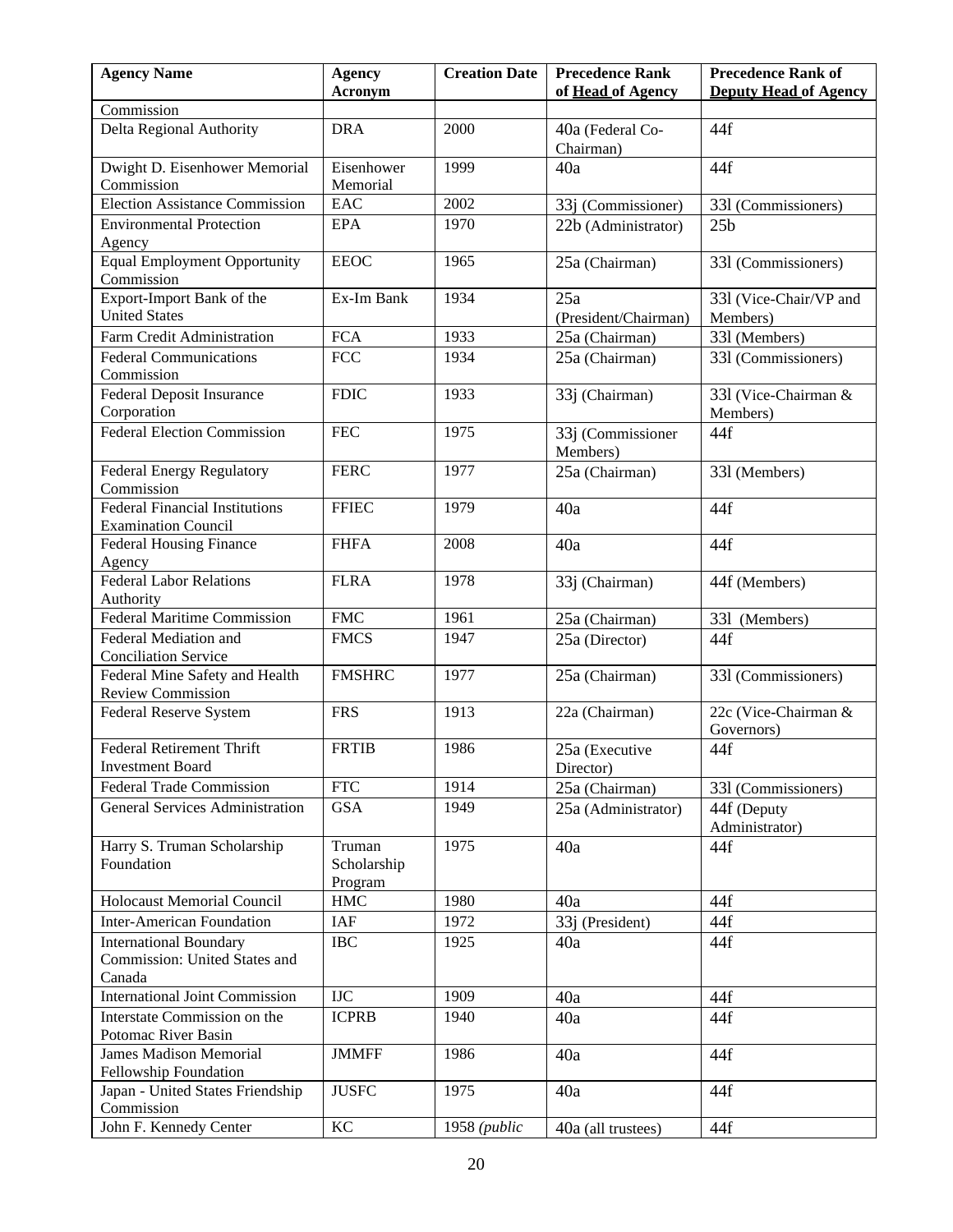| <b>Agency Name</b>                                        | <b>Agency</b>       | <b>Creation Date</b> | <b>Precedence Rank</b>              | <b>Precedence Rank of</b>                     |
|-----------------------------------------------------------|---------------------|----------------------|-------------------------------------|-----------------------------------------------|
|                                                           | Acronym             |                      | of Head of Agency                   | <b>Deputy Head of Agency</b>                  |
|                                                           | <b>MMC</b>          | debut 1971)<br>1972  |                                     |                                               |
| <b>Marine Mammal Commission</b>                           |                     |                      | 40a                                 | 44f                                           |
| Medicaid and Chip Payment and<br><b>Access Commission</b> | <b>MACPAC</b>       | 1997                 | 40a                                 | 44f                                           |
| Medicare Payment Advisory<br>Commission                   | MedPAC              | 1997                 | 40a                                 | 44f                                           |
| Merit Systems Protection Board                            | <b>MSPB</b>         | 1978                 | 25a (Chairman)                      | 331 (Vice-Chairman &<br>Member)               |
| Millennium Challenge<br>Corporation                       | <b>MCC</b>          | 2004                 | $22b$ (CEO)                         | 44f                                           |
| Morris K. Udall and Stewart L.<br><b>Udall Foundation</b> | Udall<br>Foundation | 1992                 | 40a                                 | 44f                                           |
| National Aeronautics and Space<br>Administration          | <b>NASA</b>         | 1958                 | 22b (Administrator)                 | 25b (Deputy<br>Administrator)                 |
| National Archives and Records<br>Administration           | <b>NARA</b>         | 1934                 | 25a (Archivist)                     | 44f                                           |
| <b>National Capital Planning</b><br>Commission            | <b>NCPC</b>         | 1924                 | 40a                                 | 44f                                           |
| National Council on Disability                            | $\rm NCD$           | 1978                 | 40a                                 | 44f                                           |
| National Credit Union<br>Administration                   | <b>NCUA</b>         | 1970                 | 25a (Chairman)                      | 331 (Board Members)                           |
| National Foundation on the Arts<br>and the Humanities     | <b>NFAH</b>         | 1965                 | 25a (Director and both<br>Chairmen) | 44f                                           |
| National Labor Relations Board                            | <b>NLRB</b>         | 1935                 | 25a (Chairman)                      | 331 (Board Members)                           |
| National Mediation Board                                  | <b>NMB</b>          | 1934                 | 25a (Chairman)                      | 331 (Board Member)                            |
| National Science Foundation                               | <b>NSF</b>          | 1950                 | 22b (Director)                      |                                               |
| <b>National Transportation Safety</b>                     | <b>NTSB</b>         | 1967                 |                                     | 25b (Deputy Director)<br>331 (Vice-Chairman & |
| Board                                                     |                     |                      | 25a (Chairman)                      | Members)                                      |
| Northern Border Regional                                  | <b>NBRC</b>         | 2008                 | 25a (Federal Co-                    | 44f                                           |
| Commission                                                |                     |                      | Chairperson)                        |                                               |
| <b>Nuclear Regulatory Commission</b>                      | <b>NRC</b>          | 1975                 | 22b (Chairman)                      | 25b (Commissioners)                           |
| <b>Nuclear Waste Technical</b>                            | <b>NWTRB</b>        | 1987                 | 40a                                 | 44f                                           |
| Review Board                                              |                     |                      |                                     |                                               |
| Occupational Safety and Health                            | <b>OSHRC</b>        | 1970                 | 25a (Chairman)                      | 331 (Commission                               |
| <b>Review Commission</b>                                  |                     |                      |                                     | Members)                                      |
| Office of Government Ethics                               | OGE                 | 1978                 | 25a (Director)                      | 44f                                           |
| Office of Personnel Management                            | <b>OPM</b>          | 1979                 | 22b (Director)                      | 25b (Deputy Director)                         |
| Office of Special Counsel                                 | <b>OSC</b>          | 1979                 | 33j (Special Counsel)               | 44f                                           |
| Peace Corps                                               | PC                  | 1961                 | 25a (Director)                      | 331 (Deputy Director)                         |
| <b>Pension Benefit Guarantee</b><br>Corporation           | <b>PBGC</b>         | 1974                 | 25a (Director)                      | 44f                                           |
| <b>Postal Regulatory Commission</b>                       | <b>PRC</b>          | 1970                 | 33j (Chairman)                      | 331 (Commissioners)                           |
| President's Commission on<br>White House Fellowships      | <b>WH Fellows</b>   | 1964                 | 40a                                 | 44f                                           |
| Presidio Trust                                            | Presidio Trust      | 1996                 | 40a                                 | 44f                                           |
| Privacy and Civil Liberties<br>Oversight Board            | <b>PCLOB</b>        | 2007                 | 40a                                 | 44f                                           |
| Railroad Retirement Board                                 | <b>RRB</b>          | 1930s                | 25a (Chairman)                      | 331 (Members of Board)                        |
| Securities and Exchange<br>Commission                     | <b>SEC</b>          | 1934                 | 25a (Chairman)                      | 331 (Commissioners)                           |
| Selective Service System                                  | SSS                 | 1917                 | $33j$ (Director)                    | 43e (Deputy Director)                         |
| Smithsonian Institution                                   | SI                  | 1846                 | 40a                                 | 44f                                           |
| Social Security Administration                            | <b>SSA</b>          | 1935                 | 22a (Commissioner)                  | 22d (Dep. Commissioner)                       |
| Social Security Advisory Board                            | SSAB                | 1994                 | 40a                                 | 44f                                           |
|                                                           |                     |                      |                                     |                                               |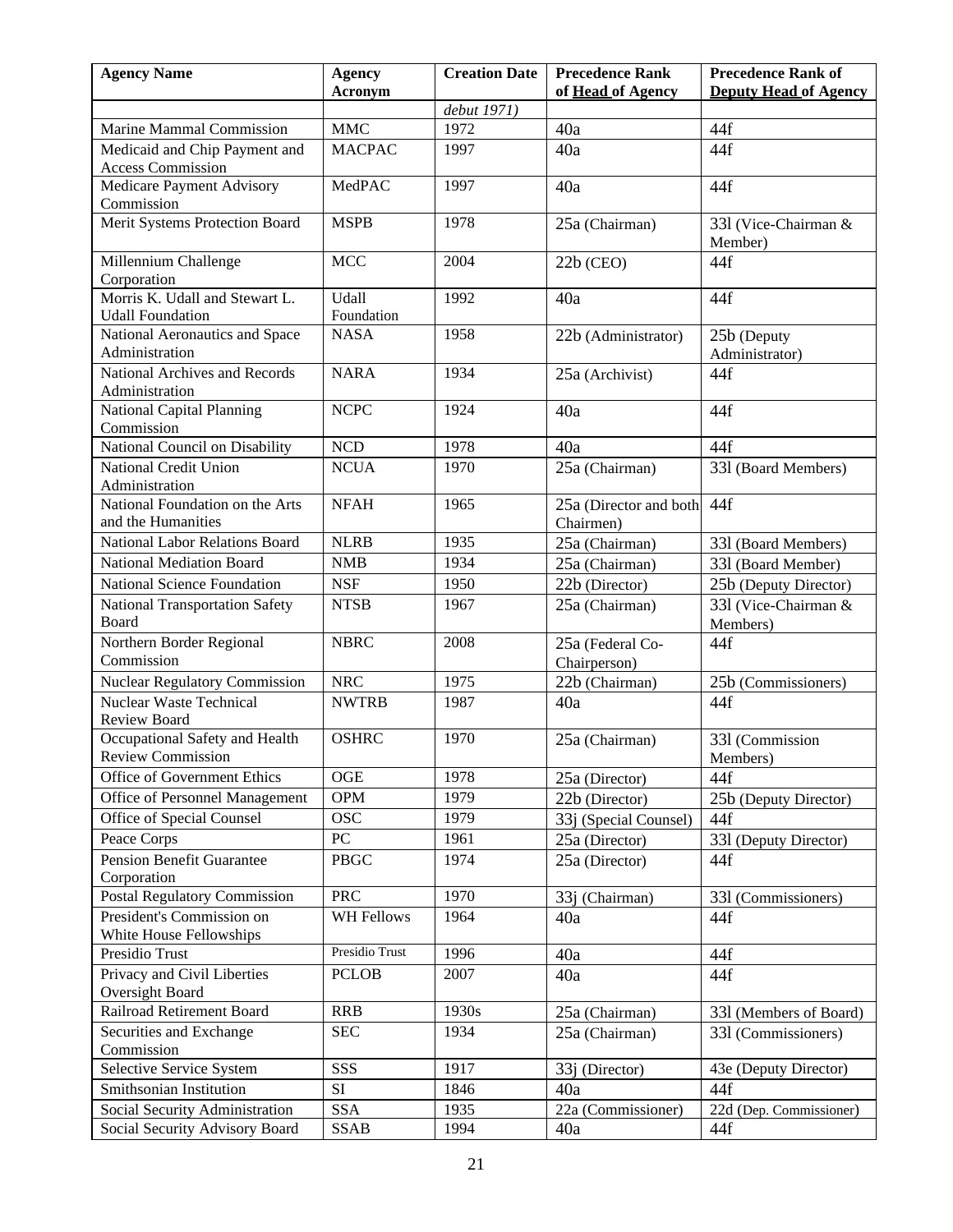| <b>Creation Date</b> | <b>Precedence Rank</b>                                                                                                                                       | <b>Precedence Rank of</b>                                                                                                                                                                                                             |
|----------------------|--------------------------------------------------------------------------------------------------------------------------------------------------------------|---------------------------------------------------------------------------------------------------------------------------------------------------------------------------------------------------------------------------------------|
|                      |                                                                                                                                                              | <b>Deputy Head of Agency</b>                                                                                                                                                                                                          |
|                      |                                                                                                                                                              | 44f                                                                                                                                                                                                                                   |
|                      |                                                                                                                                                              |                                                                                                                                                                                                                                       |
|                      |                                                                                                                                                              | 44f                                                                                                                                                                                                                                   |
|                      |                                                                                                                                                              | 44f                                                                                                                                                                                                                                   |
|                      |                                                                                                                                                              |                                                                                                                                                                                                                                       |
|                      |                                                                                                                                                              | 44f                                                                                                                                                                                                                                   |
|                      |                                                                                                                                                              | 44f                                                                                                                                                                                                                                   |
|                      |                                                                                                                                                              |                                                                                                                                                                                                                                       |
|                      |                                                                                                                                                              |                                                                                                                                                                                                                                       |
|                      |                                                                                                                                                              | 44f                                                                                                                                                                                                                                   |
|                      |                                                                                                                                                              |                                                                                                                                                                                                                                       |
|                      |                                                                                                                                                              |                                                                                                                                                                                                                                       |
|                      |                                                                                                                                                              | 44f                                                                                                                                                                                                                                   |
|                      |                                                                                                                                                              |                                                                                                                                                                                                                                       |
|                      |                                                                                                                                                              |                                                                                                                                                                                                                                       |
|                      |                                                                                                                                                              | 25b (Deputy                                                                                                                                                                                                                           |
|                      |                                                                                                                                                              | Administrator)                                                                                                                                                                                                                        |
|                      |                                                                                                                                                              | 44f                                                                                                                                                                                                                                   |
|                      |                                                                                                                                                              |                                                                                                                                                                                                                                       |
|                      |                                                                                                                                                              | 44f                                                                                                                                                                                                                                   |
|                      |                                                                                                                                                              |                                                                                                                                                                                                                                       |
|                      |                                                                                                                                                              |                                                                                                                                                                                                                                       |
|                      |                                                                                                                                                              | 331 (Commissioners)                                                                                                                                                                                                                   |
|                      |                                                                                                                                                              | 44f                                                                                                                                                                                                                                   |
|                      |                                                                                                                                                              |                                                                                                                                                                                                                                       |
|                      |                                                                                                                                                              | 44f                                                                                                                                                                                                                                   |
|                      |                                                                                                                                                              |                                                                                                                                                                                                                                       |
|                      |                                                                                                                                                              | 44f                                                                                                                                                                                                                                   |
|                      |                                                                                                                                                              |                                                                                                                                                                                                                                       |
|                      |                                                                                                                                                              | 25 <sub>b</sub>                                                                                                                                                                                                                       |
|                      |                                                                                                                                                              |                                                                                                                                                                                                                                       |
|                      |                                                                                                                                                              |                                                                                                                                                                                                                                       |
|                      |                                                                                                                                                              | 331 (Vice-Chairman &                                                                                                                                                                                                                  |
|                      |                                                                                                                                                              | Commissioners)                                                                                                                                                                                                                        |
|                      |                                                                                                                                                              | 44f                                                                                                                                                                                                                                   |
|                      |                                                                                                                                                              | 43e (Deputy Director)                                                                                                                                                                                                                 |
|                      |                                                                                                                                                              |                                                                                                                                                                                                                                       |
|                      |                                                                                                                                                              | 44f                                                                                                                                                                                                                                   |
|                      |                                                                                                                                                              |                                                                                                                                                                                                                                       |
|                      |                                                                                                                                                              | 44f                                                                                                                                                                                                                                   |
|                      |                                                                                                                                                              |                                                                                                                                                                                                                                       |
|                      | 2008<br>1984<br>1970<br>1933<br>1986<br>1889<br>2000<br>1961<br>1984<br>1985<br>1957<br>1998<br>1984<br>1987<br>2019<br>1916<br>1775<br>1961<br>1992<br>1968 | of Head of Agency<br>40a<br>40a<br>40a<br>40a<br>40a<br>25a (Commissioner)<br>40a<br>22b (Administrator)<br>40a<br>40a<br>33j (Chairman)<br>40a<br>40a<br>40a<br>$22b$ (CEO)<br>25a (Chairman)<br>40a<br>25d (Director)<br>40a<br>40a |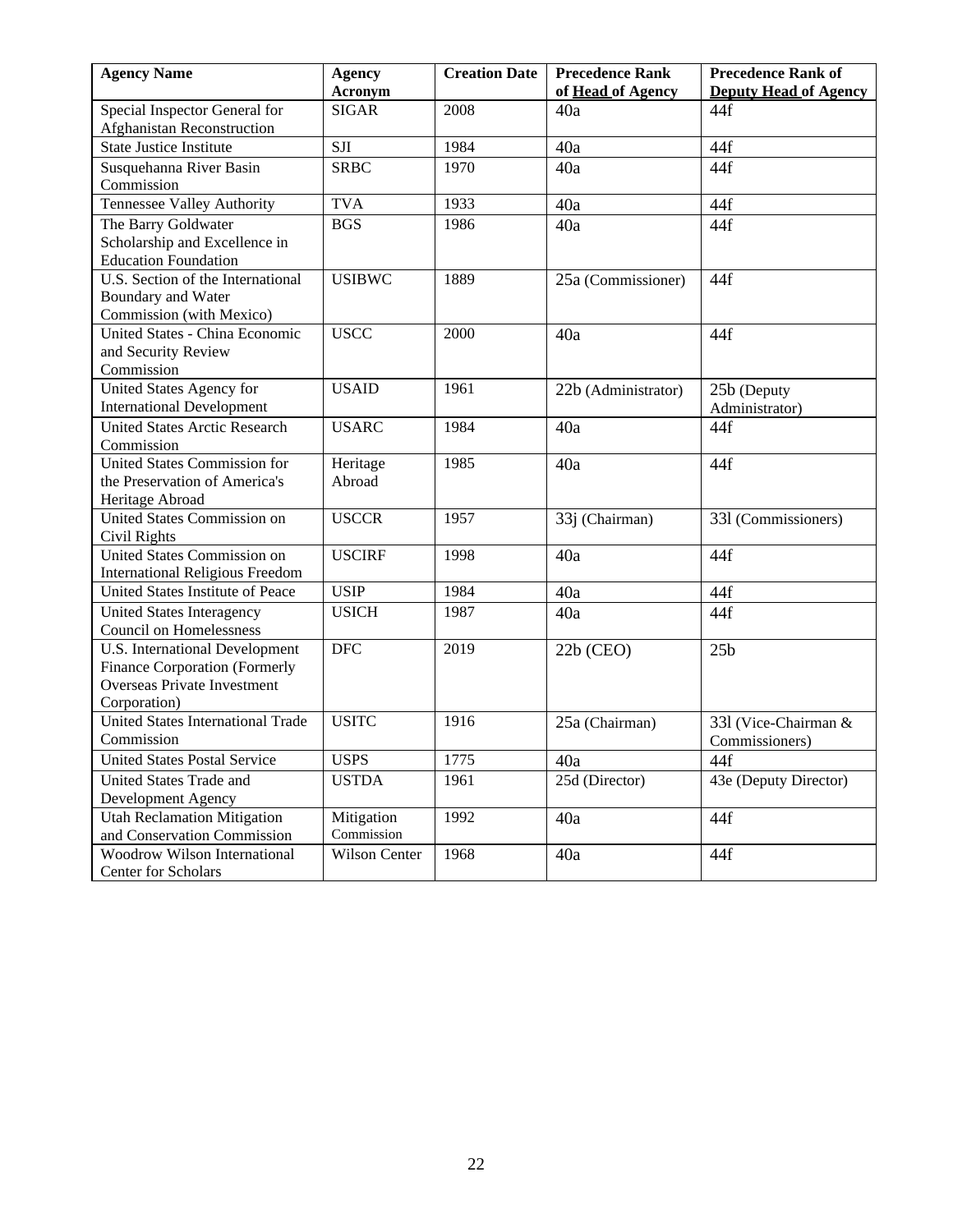# **APPENDIX B:** List of U.S. States by Date of Admission to the Union – Chronological

|                  | <b>State</b>         | <b>Date of Admission</b>               |
|------------------|----------------------|----------------------------------------|
| $\mathbf{1}$     | Delaware             | December 7, 1787                       |
| $\overline{2}$   | Pennsylvania         | December 12, 1787                      |
| 3                | New Jersey           | December 18, 1787                      |
| $\overline{4}$   | Georgia              | January 2, 1788                        |
| $\overline{5}$   | Connecticut          | January 9, 1788                        |
| 6                | Massachusetts        | February 6, 1788                       |
| $\boldsymbol{7}$ | Maryland             | April 28, 1788                         |
| 8                | South Carolina       | May 23, 1788                           |
| 9                | New Hampshire        | June 21, 1788                          |
| 10               | Virginia             | June 25, 1788                          |
| 11               | New York             | July 26, 1788                          |
| 12               | North Carolina       | November 21, 1789                      |
| 13               | Rhode Island         | May 29, 1790                           |
| 14               | Vermont              | March 4, 1791                          |
| 15               | Kentucky             | June 1, 1792                           |
| 16               | Tennessee            | June 1, 1796                           |
| 17               | Ohio                 | March 1, 1803                          |
| 18               | Louisiana            | April 30, 1812                         |
| 19               | Indiana              | December 11, 1816                      |
| 20               | Mississippi          | December 10, 1817                      |
| 21               | Illinois             | December 3, 1818                       |
| 22               | Alabama              | December 14, 1819                      |
| 23               | Maine                | March 15, 1820                         |
| 24               | Missouri             | August 10, 1821                        |
| 25               | Arkansas             | June 15, 1836                          |
| 26               | Michigan             | January 26, 1837                       |
| 27               | Florida              | March 3, 1845                          |
| 28               | Texas                | December 29, 1845                      |
| 29               | Iowa                 | December 28, 1846                      |
| 30               | Wisconsin            | May 29, 1848                           |
| 31               | California           | September 9, 1850                      |
| 32               | Minnesota            | May 11, 1858                           |
| 33               | Oregon               | February 14, 1859                      |
| 34               | Kansas               | January 29, 1861                       |
| 35               | West Virginia        | June 20, 1863                          |
| 36               | Nevada               | October 31, 1864                       |
| 37               | Nebraska             | March 1, 1867                          |
| 38               | Colorado             | August 1, 1876                         |
| 39               | North Dakota         | November 2, 1889                       |
| 40               | South Dakota         | November 2, 1889                       |
| 41               | Montana              | November 8, 1889                       |
| 42               | Washington           | November 11, 1889                      |
| 43               | Idaho                | July 3, 1890                           |
| 44               | Wyoming              | July 10, 1890                          |
| 45               | Utah                 | January 4, 1896                        |
| 46               | Oklahoma             | November 16, 1907                      |
| 47               | New Mexico           | January 6, 1912                        |
| 48               | Arizona              | February 14, 1912                      |
| 49               | Alaska               | January 3, 1959                        |
| 50               | Hawaii               | August 21, 1959                        |
|                  | District of Columbia | June 1, $1871 - by$ an act of Congress |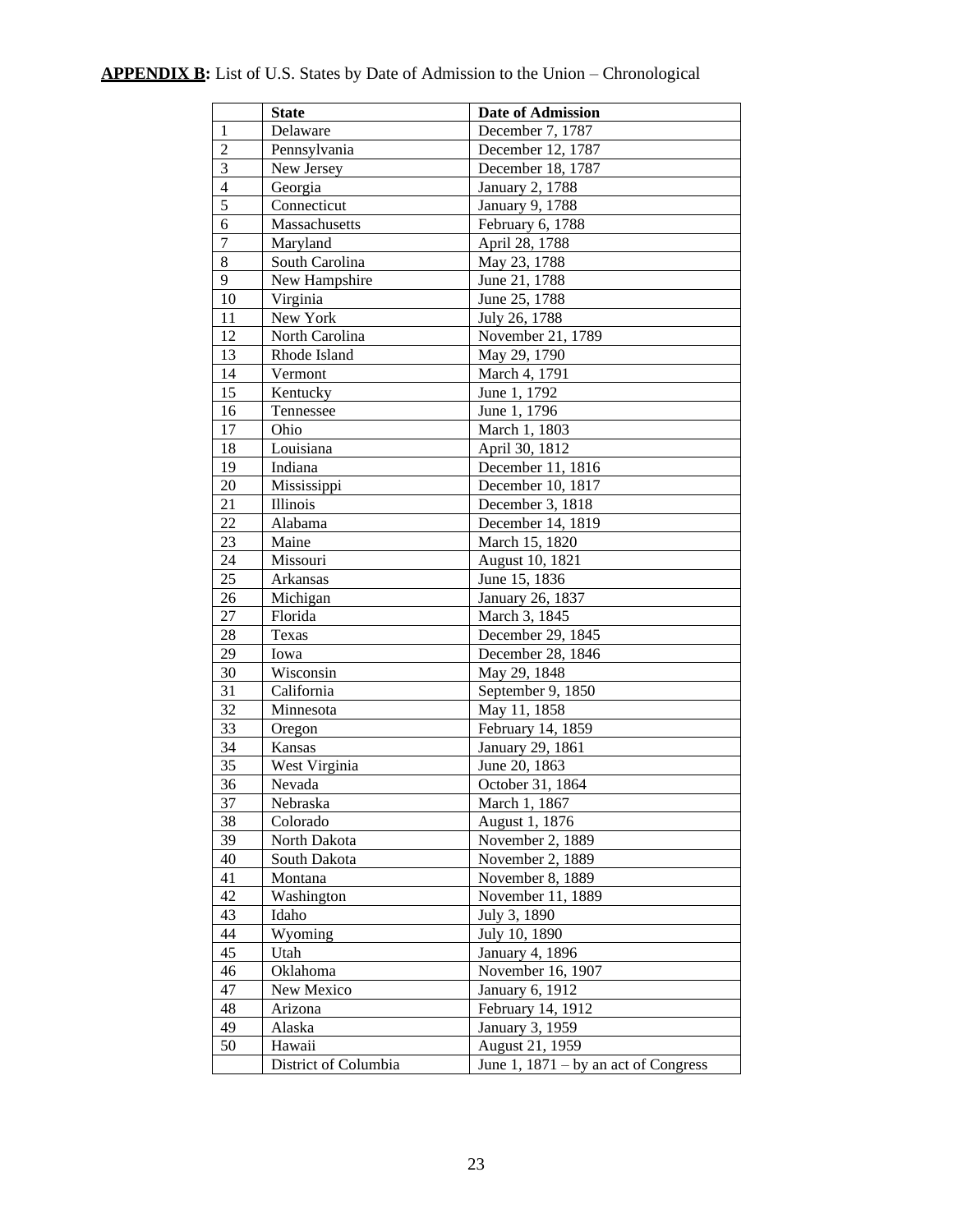# **APPENDIX C:** List of U.S. Territories by Date of Admission to the Union – Chronological

| <b>Territory</b>                         | Date of Admission |
|------------------------------------------|-------------------|
| Commonwealth of Puerto Rico              | 1889              |
| Territory of Guam                        | 1898              |
| Territory of American Samoa              | 1899              |
| U.S. Virgin Islands                      | 1917              |
| Commonwealth of Northern Mariana Islands | 1978              |